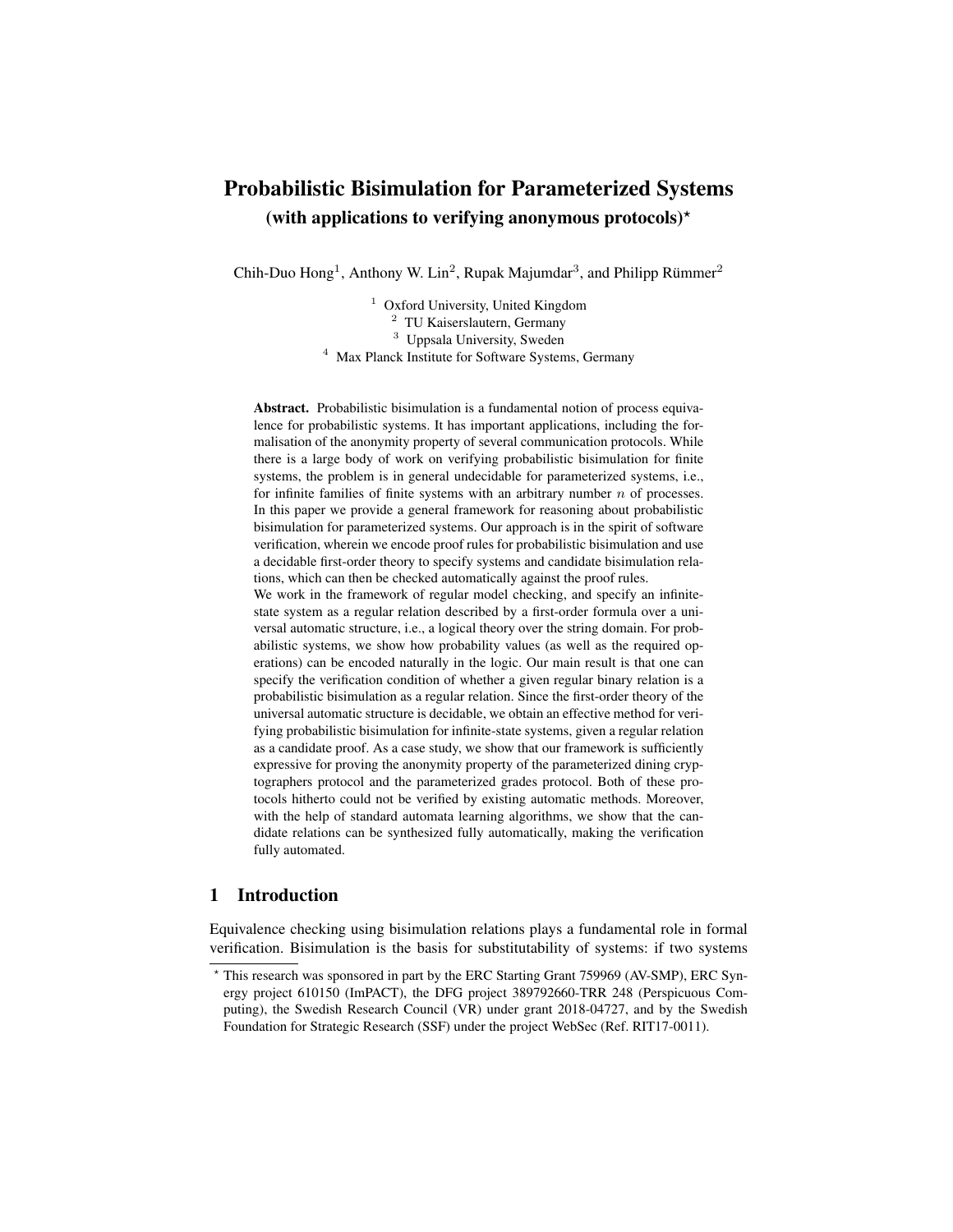are bisimilar, their behaviors are the same and they satisfy the same formulas in expressive temporal logics. The notion of bisimulation is defined both for deterministic [39] and for probabilistic transition systems [34]. In both contexts, checking bisimulation has many applications, such as proving correctness of anonymous communication protocols [15], reasoning about knowledge [22], program optimization [32], and optimizations for computational problems (e.g. language equivalence and minimization) of finite automata [12].

The problem of checking bisimilarity of two given systems has been widely studied. It is decidable in polynomial-time for both probabilistic and non-probabilistic *finitestate* systems [6, 17, 20, 52]. These algorithms form the basis of practical tools for checking bisimulation. For infinite-state systems, such as parameterized versions of communication protocols (i.e. infinite families of finite-state systems with an arbitrary number  $n$  of processes), the problem is undecidable in general. Most research hitherto has focused on identifying decidable subcases (e.g. strong bisimulations for pushdown systems for probabilistic and non-probabilistic cases [25, 47, 48]), rather than on providing tool support for practical problems.

In this paper, we propose a first-order verification approach—inspired by software verification techniques—for reasoning about bisimilarity for infinite-state systems. In our approach, we provide first-order logic *proof rules* to determine if a given binary relation is a bisimulation. To this end, we must find an *encoding* of systems and relations and a *decidable first-order theory* that can formalize the system, the property, and the proof rules. We propose to use the decidable first-order theory of the *universal automatic structure* [8, 10]. Informally, the domain of the theory is a set of words over a finite alphabet  $\Sigma$ , and it captures the first-order theory of the infinite  $|\Sigma|$ -ary tree with a relation that relates strings of the same level. The theory can express precisely the class of all *regular relations* [8] (a.k.a. automatic relations [10]), which are relations  $\varphi(x_1, \ldots, x_k)$  over strings  $\Sigma^*$  that can be recognized by synchronous multi-tape automata. It is also sufficiently powerful to capture many classes of non-probabilistic infinite-state systems and regular model checking [3, 13, 49–51].

We demonstrate the effectiveness of the approach by encoding and automatically verifying some challenging examples from the literature of parameterized systems in our logic: the anonymity property of the parameterized dining cryptographers protocol [16] and the grades protocol [29]. These examples were only automatically verified for some fixed parameters using finite-state model checkers or equivalence checkers (e.g. see [28, 29]). Just as invariant verification for software separates out the proof rules (verification conditions in a decidable logic) from the synthesis of invariants, we separate out proof rules for bisimulation from the synthesis of bisimulation relations. We demonstrate how recent developments in generating and refining candidate proofs as automata (e.g.  $[18, 26, 27, 37, 38, 40, 41, 53]$ ) can be used to automate the search of proofs, making our verification fully "push button."

Contributions. Our contributions are as follows. First, we show how probabilistic infinite-state systems can be faithfully encoded in the first-order theory of universal automatic structure. In the past, the theory has been used to reason about qualitative liveness of weakly-finite MDPs (e.g. see [36, 37]), which allows the authors to disregard the actual non-zero probability values. To the best of our knowledge, no encoding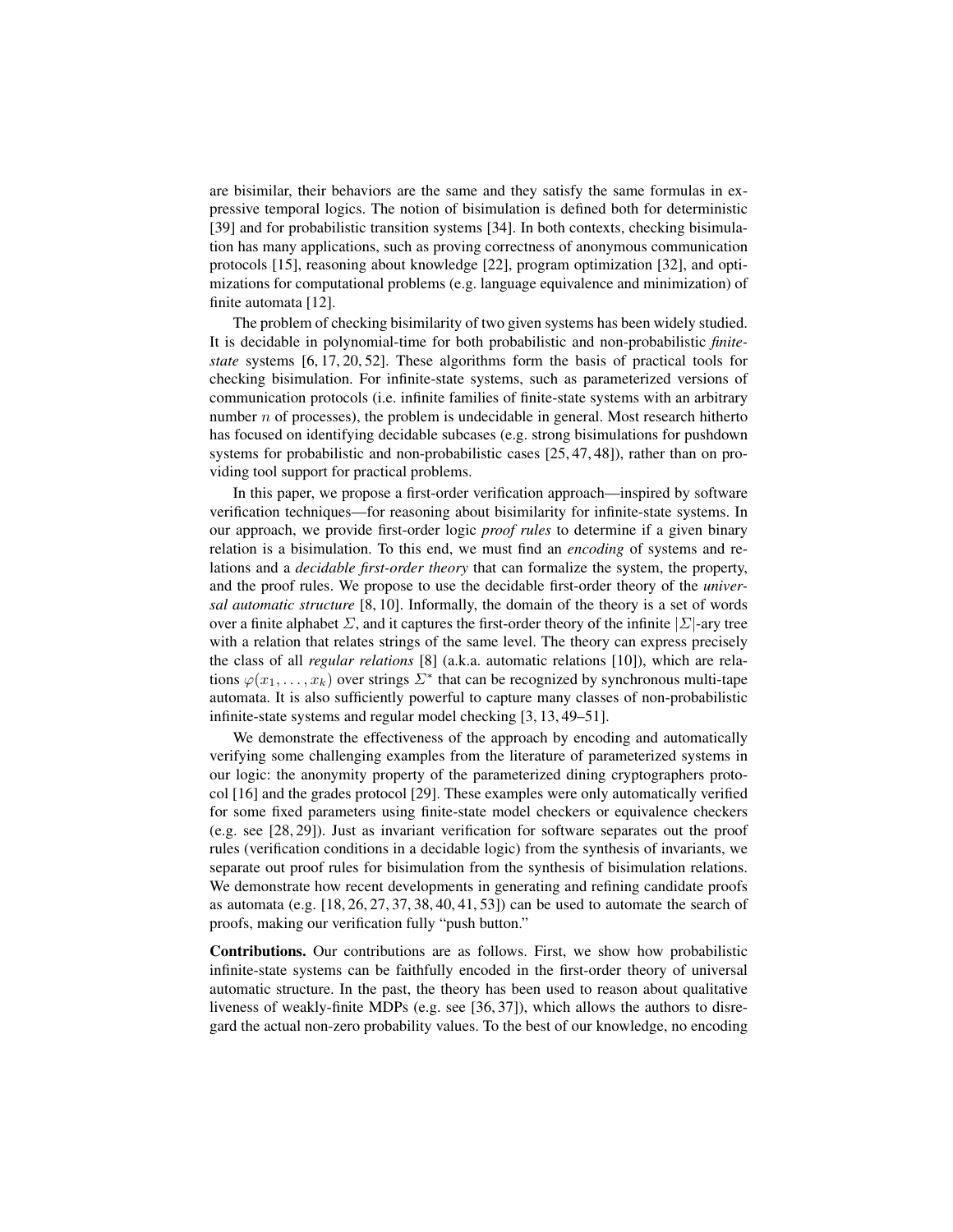of probabilistic transition systems in the theory was available. In order to be able to effectively encode probabilistic systems, our theory should typically be two-sorted: one sort for encoding the configurations, and the other for encoding the probability values. We show how both sorts (and the operations required for the sorts) can be encoded in the universal automatic structure, which requires only the domain of strings. In the sequel, such transition systems will be called *regular transition systems*.

Second, using the *minimal probability assumption* on the transition systems [34] (i.e. there exists an  $\varepsilon > 0$  such that any non-zero transition probability is at least  $\varepsilon$ ) which is often satisfied in practice—we show how the verification condition of whether a given regular binary relation is a probabilistic bisimulation can be encoded in the theory. The decidability of the first-order theory over the universal automatic structure gives us an effective means of checking probabilistic bisimulation for regular transition systems. In fact, the theory can be easily reduced to the weak monadic theory WS1S of one successor (therefore, allowing highly optimized tools like Mona [31] and Gaston [23]) by interpreting finite words as finite sets (e.g. see [19, 46]).

Our framework requires the encoding of the systems and the proofs in the first-order theory of the universal automatic structure. Which interesting examples can it capture? Our third contribution is to provide two examples from the literature of parameterized verification: the anonymity property of the parameterized dining cryptographers protocol [16] and of the parameterized grades protocol [29]. We study two versions of dining cryptographers protocol in this paper: the classical version where the secrets are single bits, and a generalized version where the secrets are bit-vectors of arbitrary length.

Thus far, our framework requires a candidate proof to be supplied by the user. Our final contribution is to demonstrate how standard techniques from the synthesis literature (e.g. automata learning [18, 26, 27, 37, 38, 40, 41, 53]) can be used to fully automate the proof search. Using automata learning, we successfully pinpoint regular proofs for the anonymity property of the three protocols: the two dining cryptographers protocols are verified in 6 and 28 seconds, respectively, and the grades protocol in 35 seconds.

Other related work. The verification framework we use in this paper can be construed as a regular model checking [3] framework using regular relations. The framework uses first-order logic as the language, which makes it convenient to express many verification conditions (as is well-known from first-order theorem proving [14]). The use of the universal automatic structure allows us to express two different sorts (configurations and probability values) in one sort (i.e. strings). Most work in regular model checking focuses on safety and liveness properties (e.g. [2, 3, 11, 13, 27, 36, 37, 40, 42, 49, 51, 53]).

Some automated techniques can prove the anonymity property of the dining cryptographers protocol and the grades protocol in the finite case, e.g., the PRISM model checker [28, 45] and language equivalence by the tool APEX [29]. To the best of our knowledge, our method is the first automated technique proving the anonymity property of the protocols in the parameterized case.

Our work is in spirit of deductive software verification (e.g., [4, 14, 24, 35, 43, 44]), where one provides inductive invariants manually, and a tool automatically checks correctness of the candidate invariants. In theory, our result yields a fully-automatic procedure by enumerating all candidate regular proofs, and at the same time enumerating all candidate counterexamples (note that we avoid undecidability by restricting attention to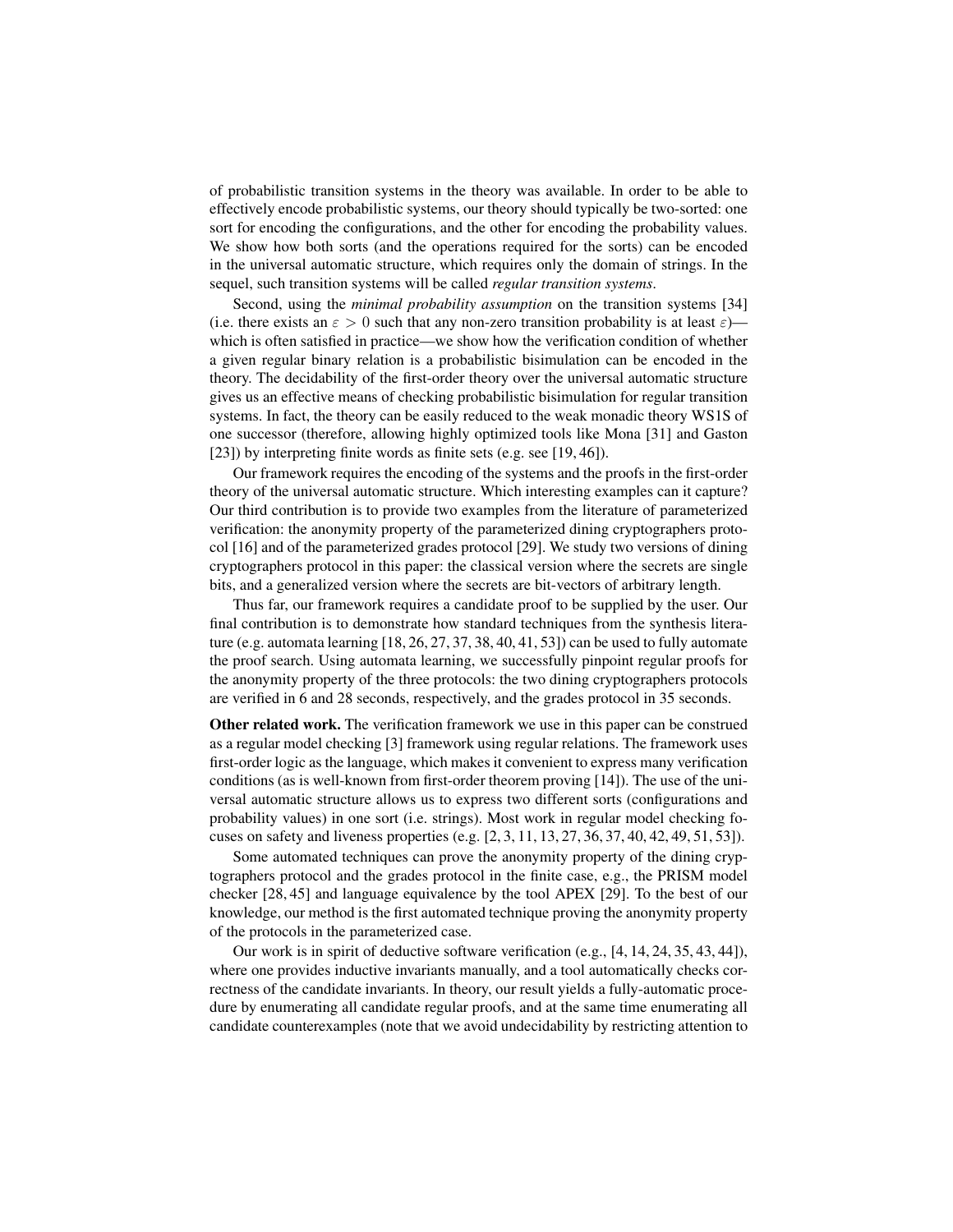proofs encodeable as regular relations). In our implementation, we use recent advances in automata-learning based synthesis to efficiently encode the search [18, 37].

# 2 Preliminaries

**General notation.** We use  $\mathbb N$  to denote non-negative integers. Given  $a, b \in \mathbb R$ , we use a standard notation  $[a, b] := \{c \in \mathbb{R} : a \leq c \leq b\}$  to denote real intervals. Given a set  $S$ , we use  $S^*$  to denote the set of all finite sequences of elements from  $S$ . The set  $S^*$  always includes the empty sequence which we denote by  $\varepsilon$ . We call a function  $f : S \to [0,1]$  a *probability distribution over* S if  $\sum_{s \in S} f(s) = 1$ . We shall use  $I_s$  to denote the probability distribution f with  $f(s) = 1$ , and  $\mathcal{D}_s$  to denote the set of probability distributions over S. Given a function  $f: X_1 \times \cdots \times X_n \to Y$ , the *graph* of f is the relation  $\{(x_1, ..., x_n, f(x_1, ..., x_n)) : \forall i \in \{1, ..., n\}$ .  $x_i \in X_i\}$ . Whenever a relation R is an equivalence relation over set S, we use  $S/R$  to denote the set of equivalence classes created by R. Depending on the context, we may use  $p R q$  or  $R(p,q)$  to denote  $(p,q) \in R$ .

Words and automata. We assume basic familiarity with word automata. Fix a finite alphabet  $\Sigma$ . For each finite word  $w := w_1 \dots w_n \in \Sigma^*$ , we write  $w[i, j]$ , where  $1 \le i \le n$  $j \leq n$ , to denote the segment  $w_i \dots w_j$ . Given an automaton  $\mathcal{A} := (\mathcal{Z}, Q, \delta, q_0, F)$ , a run of A on w is a function  $\rho : \{0, \ldots, n\} \to Q$  with  $\rho(0) = q_0$  that obeys the transition relation  $\delta$ . We may also denote the run  $\rho$  by the word  $\rho(0) \cdots \rho(n)$  over the alphabet Q. The run  $\rho$  is said to be *accepting* if  $\rho(n) \in F$ , in which case we say that the word w is *accepted* by A. The language  $L(A)$  of A is the set of words in  $\mathbb{Z}^*$  accepted by A.

Transition systems. We fix a set ACT of *action symbols*. A *transition system* over ACT is a tuple  $\mathfrak{S} := \langle S; \{\rightarrow_a\}_{a \in \mathsf{ACT}}\rangle$ , where S is a set of *configurations* and  $\rightarrow_a \subseteq S \times S$ is a binary relation over S. We use  $\rightarrow$  to denote the relation  $\bigcup_{a \in \mathsf{ACT}} \rightarrow_a$ . We say that a sequence  $s_1 \rightarrow \cdots \rightarrow s_{n+1}$  is a *path* in G if  $s_1, ..., s_{n+1} \in S$  and  $s_i \rightarrow s_{i+1}$ for  $i \in \{1, \ldots, n\}$ . A transition system is called *bounded branching* if the number of configurations reachable from a configuration in one step is bounded. Formally, this means that there exists an *a priori* integer N such that for all  $s \in S$ ,  $|{s' \in S : s \rightarrow s}$  $s'\}| \leq N.$ 

Probabilistic transition systems. A *probabilistic transition system* (*PTS*) [34] is a structure  $\mathfrak{S} := \langle S; \{\delta_a\}_{a \in \text{ACT}}\rangle$  where S is a set of configurations and  $\delta_a : S \to$  $\mathcal{D}_S \cup \{\overline{0}\}\$  maps each configuration to either a probability distribution or a zero function  $\overline{0}$ . Here  $\delta_a(s) = \overline{0}$  simply means that s is a "dead end" for action a. We shall use  $\delta_a(s, s')$  to denote  $\delta_a(s)(s')$ . In this paper, we always assume that  $\delta_a(s, s')$  is a rational number and  $|\{s' : \delta_a(s, s') \neq 0\}| < \infty$ . The *underlying transition graph* of a PTS is a transition system  $\langle S; \{\rightarrow_a\}_{a \in \text{ACT}} \rangle$  such that  $s \rightarrow_a s'$  iff  $\delta_a(s, s') \neq 0$ .

It is standard (e.g. see [34]) to impose the *minimal probability assumption* on the PTS that we shall be dealing with, i.e., there is  $\epsilon > 0$  such that any transition with a non-zero probability p satisfies  $p > \epsilon$ . This assumption is practically sensible since it is satisfied by most PTSs that we deal with in practice (e.g. finite PTS, probabilistic pushdown automata [21], and most examples from probabilistic parameterized systems [36, 37] including our examples from Section 5). The minimal probability assumption,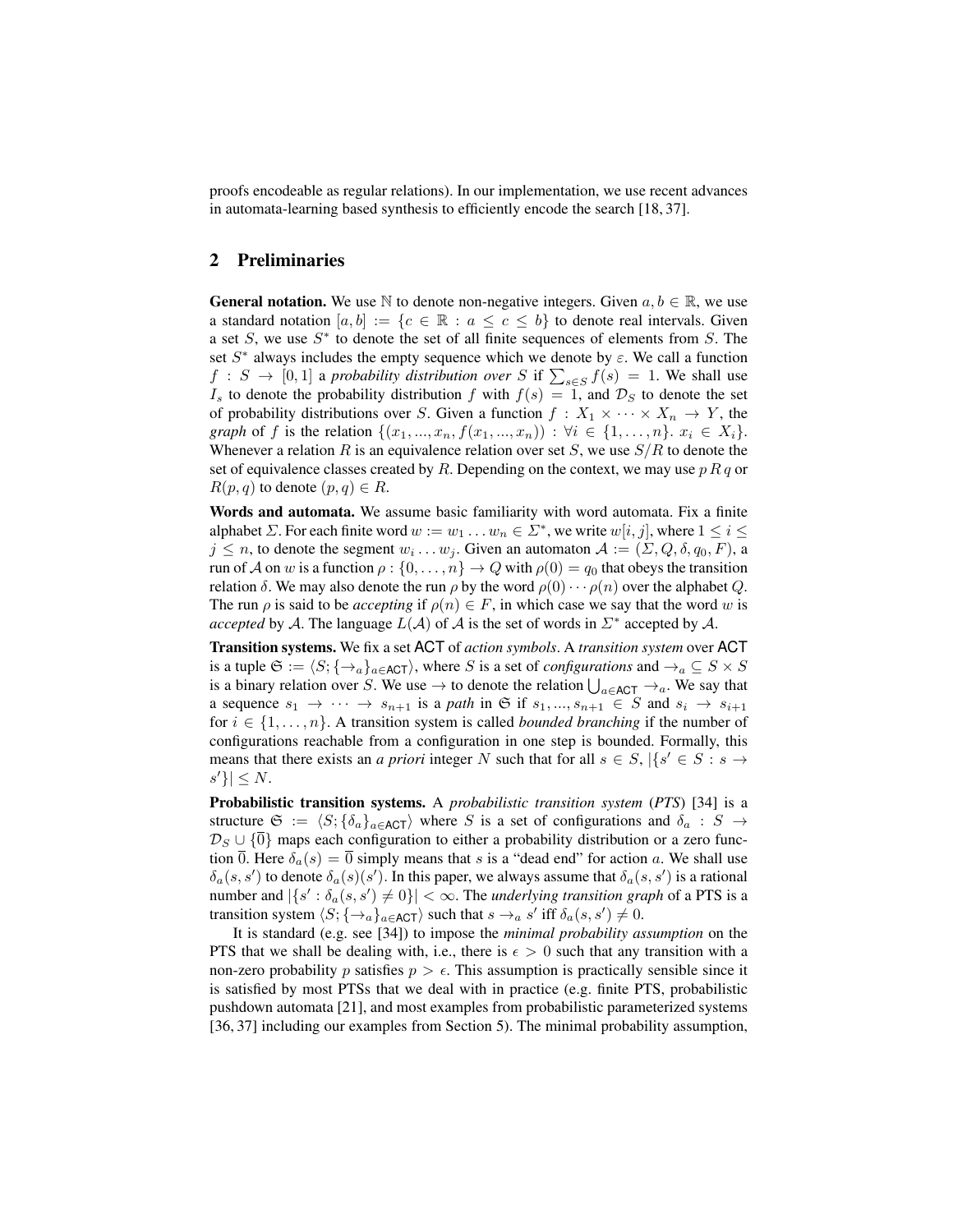among others, implies that the PTS is bounded-branching (i.e. that its underlying transition graph is bounded-branching). In the sequel, we shall adopt this assumption.

**Probabilistic bisimulations.** Let  $\mathfrak{S} := \langle S; \{\delta_a\}_{a \in \text{ACT}}\rangle$  be a PTS. We write  $s \stackrel{\rho}{\longrightarrow}_a S'$ if  $\sum_{s' \in S'} \delta_a(s, s') = \rho$ . A *probabilistic bisimulation* for  $\mathfrak{S}$  is an equivalence relation R over S, such that  $(p, q) \in R$  implies

$$
\forall a \in \text{ACT. } \forall S' \in S/R. \ (p \xrightarrow{\rho}{}_{a} S' \Leftrightarrow q \xrightarrow{\rho}{}_{a} S'). \tag{1}
$$

We say that p and q are *probabilistic bisimilar* (written as  $p \sim q$ ) if there is a probabilistic bisimulation R such that  $(p, q) \in R$ . We can compute probabilistic bisimulation between two PTSs  $\mathfrak{S} := \langle S; \{\delta_a\}_{a \in \text{ACT}}\rangle$  and  $\mathfrak{S}' := \langle S'; \{\delta'_a\}_{a \in \text{ACT}}\rangle$  by computing a probabilistic bisimulation R for the disjoint union of  $\mathfrak S$  and  $\mathfrak S'$ , which is defined as  $\mathfrak{S} \sqcup \mathfrak{S}' := \langle S \sqcup S'; \{\delta''_a\}_{a \in \mathsf{ACT}}\rangle$  where  $\delta''_a(s) := \delta_a(s)$  for  $s \in S$ , and  $\delta''_a(s) := \delta'_a(s)$ for  $s \in S'$ . In such case, we say R is a probabilistic bisimulation between  $\mathfrak{S}$  and  $\mathfrak{S}'$ .

#### 3 Framework of Regular Relations

In this section we describe the framework of regular relations for specifying probabilistic infinite-state systems, properties to verify, and proofs, all in a uniform symbolic way. The framework is amenable to automata-theoretic algorithms in the spirit of *regular model checking* [3, 13].

The framework of *regular relations* [8] (a.k.a. *automatic relations* [9]) uses the firstorder theory of universal<sup>1</sup> automatic structure

$$
\mathfrak{U} := \langle \Sigma^*; \preceq, \text{eqL}, \{l_a\}_{a \in \Sigma} \rangle,
$$
\n(2)

where  $\Sigma$  is some finite alphabet,  $\preceq$  is the (non-strict) prefix-of relation, eqL is the binary equal length predicate, and  $l_a$  is a unary predicate asserting that the last letter of the word is a. The domain of the structure is the set of finite words over  $\Sigma$ , and for words  $w, w' \in \Sigma^*$ , we have  $w \preceq w'$  iff there is some  $w'' \in \Sigma^*$  such that  $w \cdot w'' = w'$ , eqL $(w, w')$  iff  $|w| = |w'|$ , and  $l_a(w)$  iff there is some  $w'' \in \Sigma^*$  such that  $w = w'' \cdot a$ .

Next, we discuss the expressive power of first-order formulas over the universal automatic structures, and decision procedures for satisfiability of such formulas. In Section 4, we shall describe: (1) how to specify a PTS as a first-order formula in  $\mathfrak{U}$ , and (2) how to specify the verification condition for probabilistic bisimulation property in this theory. In Section 5, we shall show that the theory is sufficiently powerful for capturing probabilistic bisimulations for interesting examples.

*Expressiveness and Decidability.* The name "regular" associated with this framework is because the set of formulas  $\varphi(x_1, \ldots, x_k)$  first-order definable in  $\mathfrak U$  coincides with *regular relations*, i.e., relations definable by synchronous automata. More precisely, we define  $[\![\varphi]\!]$  as the relation which contains all tuples  $(w_1, \ldots, w_k) \in (\Sigma_{\perp}^*)^k$  such that  $\mathfrak{U} \models \varphi(w_1, \ldots, w_k)$ . In addition, we define the *convolution*  $w_1 \otimes \cdots \otimes w_k$  of words

<sup>&</sup>lt;sup>1</sup> Here, "universal" simply means that all automatic structures are first-order interpretable in this structure.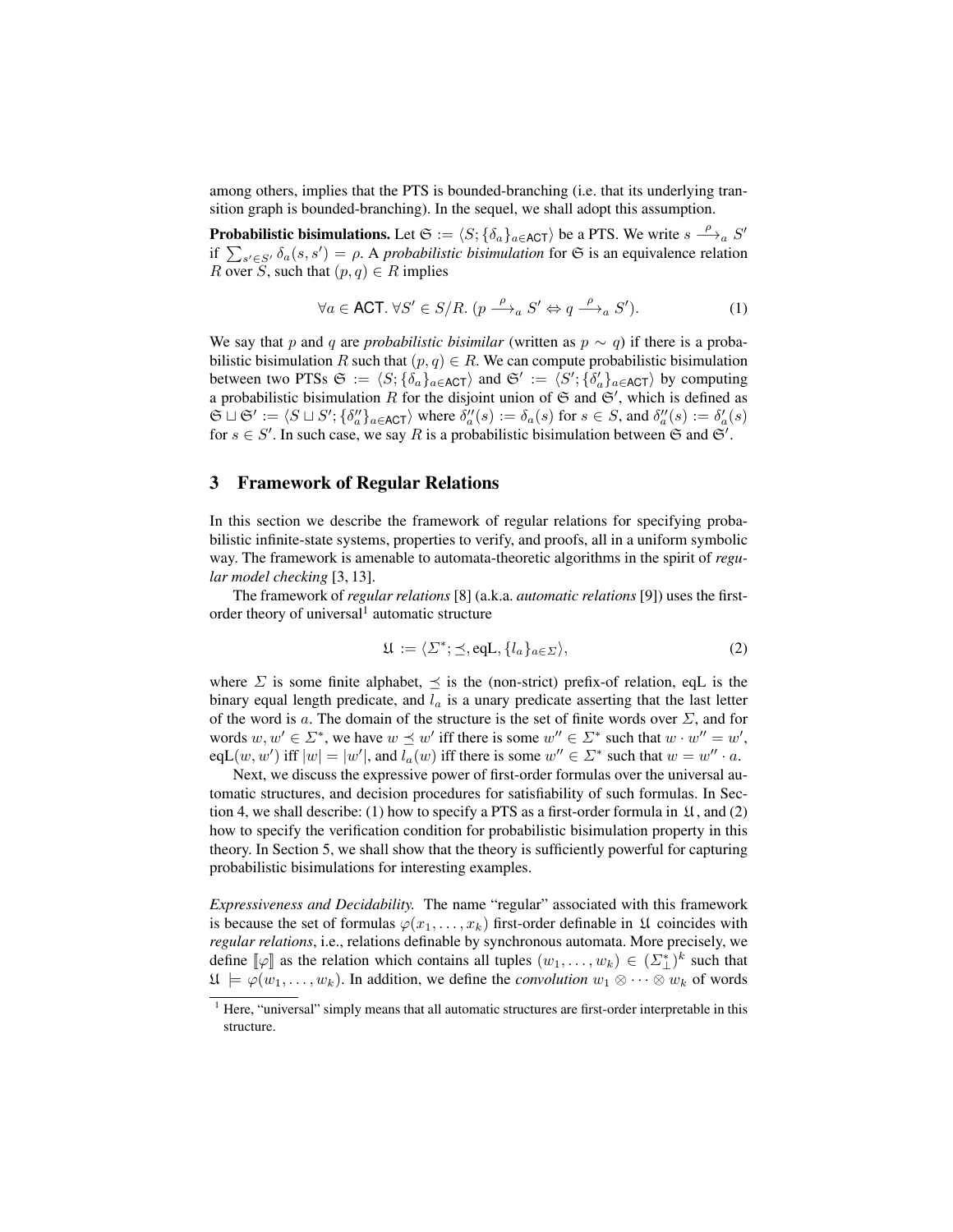$w_1, \ldots, w_k \in \Sigma^*$  as a word w over  $\Sigma^k_{\perp}$  (where  $\perp \notin \Sigma$ ) such that  $w[i] = (a_1, \ldots, a_k)$ with

$$
a_j = \begin{cases} w_j[i] & \text{if } |w_j| \ge i \text{, or} \\ \perp & \text{otherwise.} \end{cases}
$$

In other words, w is obtained by juxtaposing  $w_1, \ldots, w_k$  and padding the shorter words with  $\perp$ . For example, 010  $\otimes$  00 =  $(0,0)(1,0)(0,\perp)$ . A k-ary relation R over  $\Sigma^*$  is *regular* if the set  $\{w_1 \otimes \cdots \otimes w_k : (w_1, \ldots, w_k) \in R\}$  is a regular language over the alphabet  $\Sigma_{\perp}^k$ . The relationship between  $\mathfrak U$  and regular relations can be formally stated as follows.

#### Proposition 1 ([8–10]).

- *1.* Given a formula  $\varphi(\bar{x})$  over  $\mathfrak{U}$ , the relation  $\lVert \varphi \rVert$  is effectively regular. Conversely, *given a regular relation R, we can compute a formula*  $\varphi(\bar{x})$  *over*  $\mathfrak{U}$  *such that*  $[\![\varphi]\!]=R.$
- 2. The first-order theory of  $\mathfrak U$  is decidable.

The decidability of the first-order theory of  $\mathfrak U$  follows using a standard automatatheoretic algorithm (e.g. see [9, 49]).

In the sequel, we shall also use the term regular relations to denote relations definable in  $\mathfrak U$ . In addition, to avoid notational clutter, we shall freely use other regular relations (e.g. successor relation  $\prec_{succ}$  of the prefix  $\preceq$ , and membership in a regular language) as syntactic sugar.

We note that the first-order theory of  $\mathfrak U$  can also be reduced to weak monadic theory WS1S of one successor (therefore, allowing highly optimized tools like MONA [31] and Gaston [23]) by translating finite words to finite sets. The relationship between the universal automatic structure and WS1S can be made precise using the notion of *finite-set interpretations* [19, 46].

# 4 Probabilistic Bisimilarity within Regular Relations

In this section, we show how the framework of regular relations can be used to encode a PTS, and the corresponding proof rules for probabilistic bisimulation.

#### 4.1 Specifying a probabilistic transition system

Since we assume that all probability values specified in our systems are rational numbers, the fact that our PTS is bounded-branching implies that we can specify the probability values by natural *weights* (by multiplying the probability values by the least common multiple of the denominators). For example, if a configuration  $c$  has an action toss that takes it to  $c_1$  and  $c_2$ , each with probability  $1/2$ , then the new system simply changes both values of  $1/2$  to 1. This is a known trick in the literature of probabilistic verification (e.g. see [1]). Therefore, we can now assume that the transition probability functions have range N. *The challenge now is that our encoding of a PTS in the universal automatic structure must encode two different sorts* as words over a finite alphabet  $\Sigma$ : configurations and natural weights.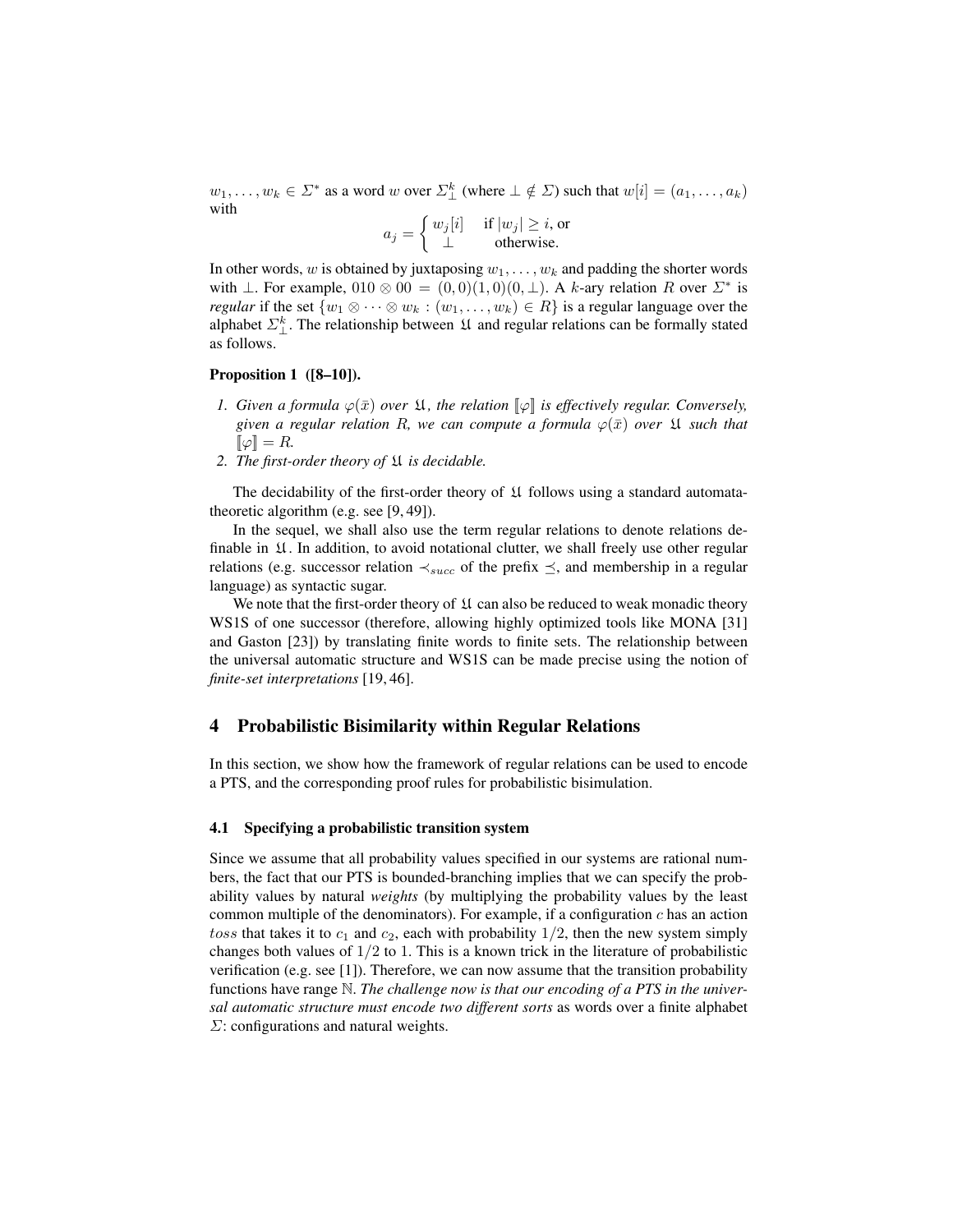Now we are ready to show how to specify a PTS  $\mathfrak S$  in our framework. Fix a finite alphabet  $\Sigma$  containing at least two letters 0 and 1. We encode the domain of  $\mathfrak S$  as words over  $\Sigma$ . In addition, a natural weight  $n \in \mathbb{N}$  can be encoded in the usual way as a binary string. This motivates the following definition.

**Definition 1.** Let  $\mathfrak{S}$  be a PTS  $\langle S; \{\delta_a\}_{a \in \text{ACT}}\rangle$ . We say that  $\mathfrak{S}$  is regular if the domain S is a regular subset of  $\Sigma^*$  (i.e. definable by a first-order formula  $\varphi(x)$  with one free *variable over*  $\mathfrak{U}$ *), and if the graph of each function*  $\delta_a$  *is a ternary regular relation* (*i.e. definable by a first-order formula*  $\varphi(x, y, z)$  *over*  $\mathfrak{U}$ *, where* x *and* y encode configura*tions, and* z *encodes a natural weight).*

Definition 1 is quite general since it allows for an infinite number of different natural weights in the PTS. Note that we can make do without the second sort (of numeric weights) if we have only finitely many numeric weights  $n_1, \ldots, n_m$ . This can be achieved by specifying a regular relation  $R_{a,i}$  for each action label  $a \in \text{ACT}$  and numeric weight  $n_i$  with  $i \in \{1, \ldots, m\}$ .

*Example 1.* We show a regular encoding of a very simple PTS: a random walk on the set of natural numbers. At each position  $x$ , the system can non-deterministically choose to loop or to move. If the system chooses to loop, it will stay at the same position with probability 1. If the system chooses to move, it will move to  $x + 1$  with probability  $1/4$ , or move to  $\max(0, x - 1)$  with probability 3/4. Normalising the probability values by multiplying by 4, we obtain the numeric weights of 4, 1, and 3 for the aforementioned transitions, respectively.

To represent the system by regular relations, we encode the positions in unary and the numeric weights in binary. The set of configurations is the regular language 1\*. The graph of the transition probability function can be described by a first-order formula  $\varphi(x, y, z) := \varphi_{\text{loop}}(x, y, z) \vee \varphi_{\text{move}}(x, y, z)$  over  $\mathfrak{U}$ , where

$$
\varphi_{\text{loop}}(x, y, z) := x \in 1^* \land y \in 1^* \land ((x = y \land z = 100) \lor (x \neq y \land z = 0));
$$
  

$$
\varphi_{\text{move}}(x, y, z) := x \in 1^* \land y \in 1^* \land ((x \prec_{succ} y \land z = 1) \lor
$$
  

$$
(y \prec_{succ} x \land z = 11) \lor (x = \varepsilon \land y = \varepsilon \land z = 11) \lor
$$
  

$$
(\neg(x \prec_{succ} y) \land \neg(y \prec_{succ} x) \land \neg(x = \varepsilon \land y = \varepsilon) \land z = 0)).
$$

*Example 2.* As a second example, consider a PTS (from [25], Example 1) described by a probabilistic pushdown automaton with states  $Q = \{p, q, r\}$  and stack symbols  $\Gamma =$  $\{X, X', Y, Z\}$ . There is a unique action a, and the transition rules  $\delta_a$  are as follows:

$$
pX \xrightarrow{0.5} qXX \t pX \xrightarrow{0.5} p \t qX \xrightarrow{1} pXX \t rY \xrightarrow{1} rXX
$$
  
\n
$$
rX \xrightarrow{0.3} rYX \t rX \xrightarrow{0.2} rYX' \t rX \xrightarrow{0.5} r
$$
  
\n
$$
rX' \xrightarrow{0.4} rYX \t rX' \xrightarrow{0.1} rYX' \t rX' \xrightarrow{0.5} r
$$

A configuration of the PTS is a word in  $Q\Gamma^*$ , consisting of a state in  $Q$  and a word over the stack symbols. A transition can be applied if the prefix of the configuration matches the left hand side of the transition rules above. We encode the PTS as follows: the set of configurations is  $Q\Gamma^*$ , the weights are represented in binary after normalization, and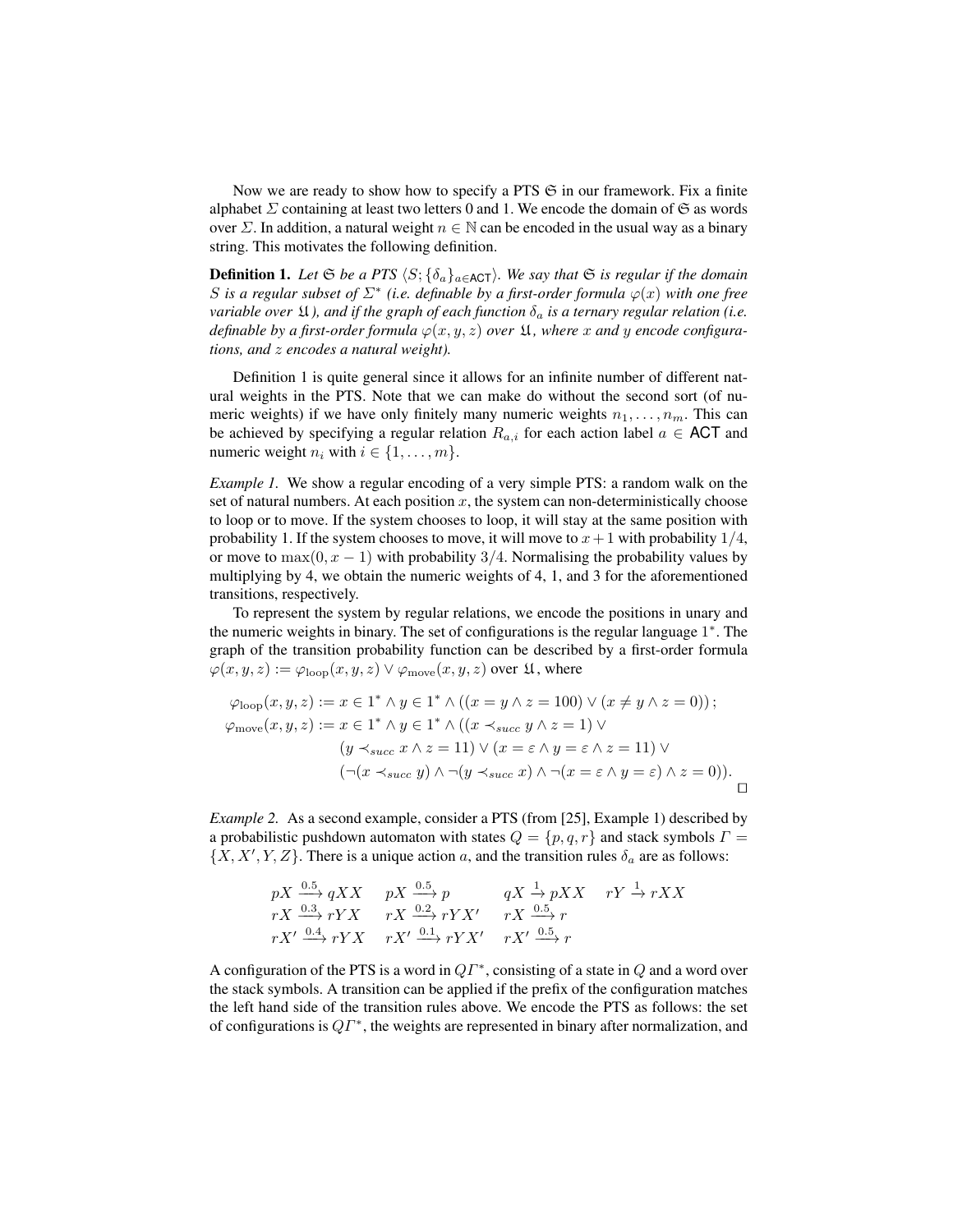the transition relation  $\varphi(x, y, z)$  encodes the transition rules in disjunction. For example, the disjunct corresponding to the rule  $pX \stackrel{0.5}{\longrightarrow} qXX$  is

$$
x \in Q\Gamma^* \land y \in Q\Gamma^* \land (\exists u. x = pXu \land y = qXXu) \land z = 101.
$$

Note that the PTS is bounded branching with a bound 3.  $\Box$ 

#### 4.2 Proof rules for probabilistic bisimulation

Fix the set ACT of action symbols and the branching bound  $N > 1$ , owing to the minimal probability assumption. Consider a two-sorted vocabulary  $\sigma = \langle \{P_a\}_{a \in \text{ACT}}, R, +\rangle$ , where  $P_a$  is a ternary relation (with the first two arguments over the first sort, and the third argument over the second sort of natural numbers),  $R$  is a binary relation over the first sort, and  $+$  is the addition function over the second sort of natural numbers. The main result we shall show next is summarized in the following theorem:

Theorem 1. *There is a fixed first-order formula* Φ *over* σ *such that a binary relation* R is a probabilistic bisimulation over a bounded-branching PTS  $\mathfrak{S} = \langle S; \{\delta_a\}_{a \in \text{ACT}}\rangle$  $iff(\mathfrak{S}, R) \models \Phi$ . Furthermore, when  $\mathfrak S$  *is a regular PTS and* R *is a regular relation*, *we can compute in polynomial time a first-order formula* Φ <sup>0</sup> *over* U *such that* R *is a probabilistic bisimulation over*  $\mathfrak{S}$  *iff*  $\mathfrak{U} \models \Phi'.$ 

This theorem implies the following result:

**Theorem 2.** *Given a regular relation*  $E \subseteq \Sigma^* \times \Sigma^*$  *and a bounded-branching regular PTS*  $\mathfrak{S} = \langle S; \{\delta_a\}_{a \in \text{ACT}}\rangle$ *, there exists an algorithm that either finds*  $(u, v) \in E$  *which are not probabilistically bisimilar or finds a regular probabilistic bisimulation relation* R over  $\mathfrak{S}$  such that  $E \subseteq R$  if one exists. The algorithm does not terminate iff E is con*tained in some probabilistic bisimulation relation but every probabilistic bisimulation* R *containing* E *is not regular.*

Note that when verifying parameterized systems we are typically interested in checking bisimilarity over *a set of pairs* (instead of just one pair) of configurations, and hence  $E$  in the above statement.

*Proof (of Theorem 2).* To prove this, we provide two semi-algorithms, one for checking the existence of R and the other for showing that a pair  $(v, w) \in E$  is a witness for nonbisimilarity.

By Theorem 1, we can enumerate all possible candidate regular relation  $R$  and effectively check that R is a probabilistic bisimulation over G. The condition that  $E \subseteq$ R is a first-order property, and so can be checked effectively.

To show non-bisimilarity is recursively enumerable, observe that if we fix  $(v, w) \in$ E and a number d, then the restrictions  $\mathfrak{S}_v$  and  $\mathfrak{S}_w$  to configurations that are of distance at most  $d$  away from  $v$  and  $w$  (respectively) are finite PTS. Therefore, we can devise a semi-algorithm which enumerates all  $(v, w) \in E$ , and all probabilistic modal logic (PML) formulas [34]  $F$  over ACT containing only rational numbers (i.e. a formula of the form  $\langle a \rangle_{\mu} F'$ , where  $\mu \in [0, 1]$  is a rational number, which is sufficient because we assume only rational numbers in the PTS). We need to check that  $\mathfrak{S}_v, v \models F$ , but  $\mathfrak{S}_w, w \not\models F$ . Model checking PML formulas over finite systems is decidable (in fact, the logic is subsumed by Probabilistic CTL [7]), which makes our check effective.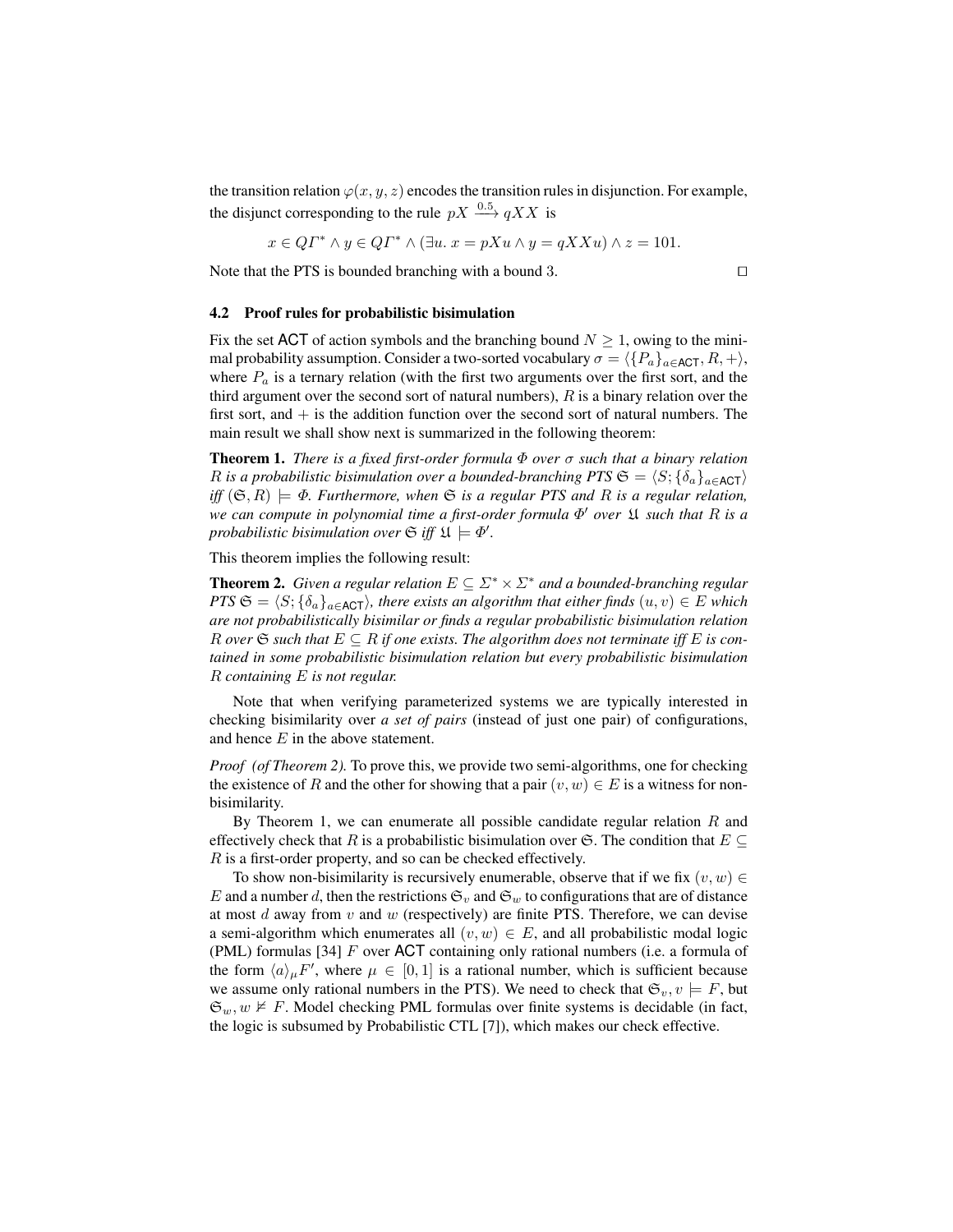#### 4.3 Proof of Theorem 1

In the rest of the section, we shall give a proof of Theorem 1. Given a binary relation  $R \subseteq S \times S$ , we can write a first-order formula  $F_{eq}(R)$  for checking that R is an equivalence relation:

$$
\forall s, t, u \in S. \ R(s, s) \land (R(s, t) \Rightarrow R(t, s)) \land ((R(s, t) \land R(t, u) \Rightarrow R(s, u)).
$$

We shall next define a formula  $\varphi_a(p,q)$  for each  $a \in$  ACT, such that R is a probabilistic bisimulation for  $\mathfrak{S} = \langle S; \{\delta_a\}_{a \in \text{ACT}}\rangle$  iff  $(\mathfrak{S}, R) \models \Phi(R)$ , where

$$
\Phi(R) := F_{eq}(R) \land \forall p, q \in S. \ R(p,q) \Rightarrow \bigwedge_{a \in \mathsf{ACT}} (\psi_a(p) \land \psi_a(q)) \lor \varphi_a(p,q). \tag{3}
$$

The formula  $\psi_a(s) := \forall s' \in S$ .  $\delta_a(s, s') = 0$  states that configuration s cannot move to any configuration through action  $a$ .

Before we describe  $\varphi_a(p,q)$ , we provide some intuition and define some intermediate macros. Fix configurations p and q. Informally,  $\varphi_a(p,q)$  will first guess a set of configurations  $u_1, \ldots, u_N$  containing the successors of p on action a, and a set of configurations  $v_1, \ldots, v_N$  containing the successors of q on action a. Second, it will guess labellings  $\alpha_1, \ldots, \alpha_N$  and  $\beta_1, \ldots, \beta_N$  which correspond to partitionings of the configurations  $u_1, \ldots, u_N$  and  $v_1, \ldots, v_N$ , respectively. The intuition is that the  $\alpha$ 's and  $\beta$ 's "name" the partitions: if  $\alpha_i = \alpha_j$  (resp.  $\beta_i = \beta_j$ ), then  $u_i$  and  $u_j$  (resp.  $v_i$  and  $v_j$ ) are guessed to be in the same partition. The formula then checks that the guessed partitioning is compatible with the equivalence relation R (i.e. if the labelling claims  $u_i$  and  $u_j$ are in the same partition, then indeed  $R(u_i, u_j)$  holds), and that the probability masses of the partitions assigned by configurations p and q satisfy the constraint given in (1).

For the first part, we define a formula

$$
\text{succ}_a(w; u_1, \dots, u_N) := \left( \bigwedge_{1 \le i < j \le N} u_i \neq u_j \right) \land \left( \forall u \in S. \ \delta_a(w, u) \neq 0 \Rightarrow \bigvee_{1 \le i \le N} u = u_i \right),
$$

stating that the successors of configuration  $w$  on action  $a$  are among the  $N$  distinct configurations  $u_1, \ldots, u_N$ . Note that a configuration may have fewer than N successors. In this case, we can set the rest of the variables to arbitrary distinct configurations.

For the second part, we shall check that  $R$  is compatible with the guessed partitions, and that configurations  $p$  and  $q$  assign the same probability mass to the same partition. Let  $k_1, \ldots, k_n$  be a labelling for configurations  $s_1, \ldots, s_n$ . To check that the partitioning induced by the labelling is compatible with  $R$ , we need to express the condition that  $k_i = k_j$  if and only if  $R(s_i, s_j)$  holds. To this end, we define a formula

$$
\operatorname{compat}_R(s_1,\ldots,s_n;k_1,\ldots,k_n):=\bigwedge\nolimits_{1\leq i
$$

Now, we are ready to define  $\varphi_a(p,q)$ :

$$
\varphi_a(p,q) := \exists u_1, \dots, u_N, v_1, \dots, v_N \in S. \ \exists \alpha_1, \dots, \alpha_N, \beta_1, \dots, \beta_N \in \mathbb{N}.
$$
  
\n
$$
\mathsf{succ}_a(p; u_1, \dots, u_N) \land \mathsf{succ}_a(q; v_1, \dots, v_N) \land
$$
  
\n
$$
\mathsf{compat}_R(u_1, \dots, u_N, v_1, \dots, v_N; \alpha_1, \dots, \alpha_N, \beta_1, \dots, \beta_N) \land
$$
  
\n
$$
\forall k \in \mathbb{N}. \left( \sum_{i: \ \alpha_i = k} \delta_a(p, u_i) = \sum_{i: \ \beta_i = k} \delta_a(q, v_i) \right).
$$
 (4)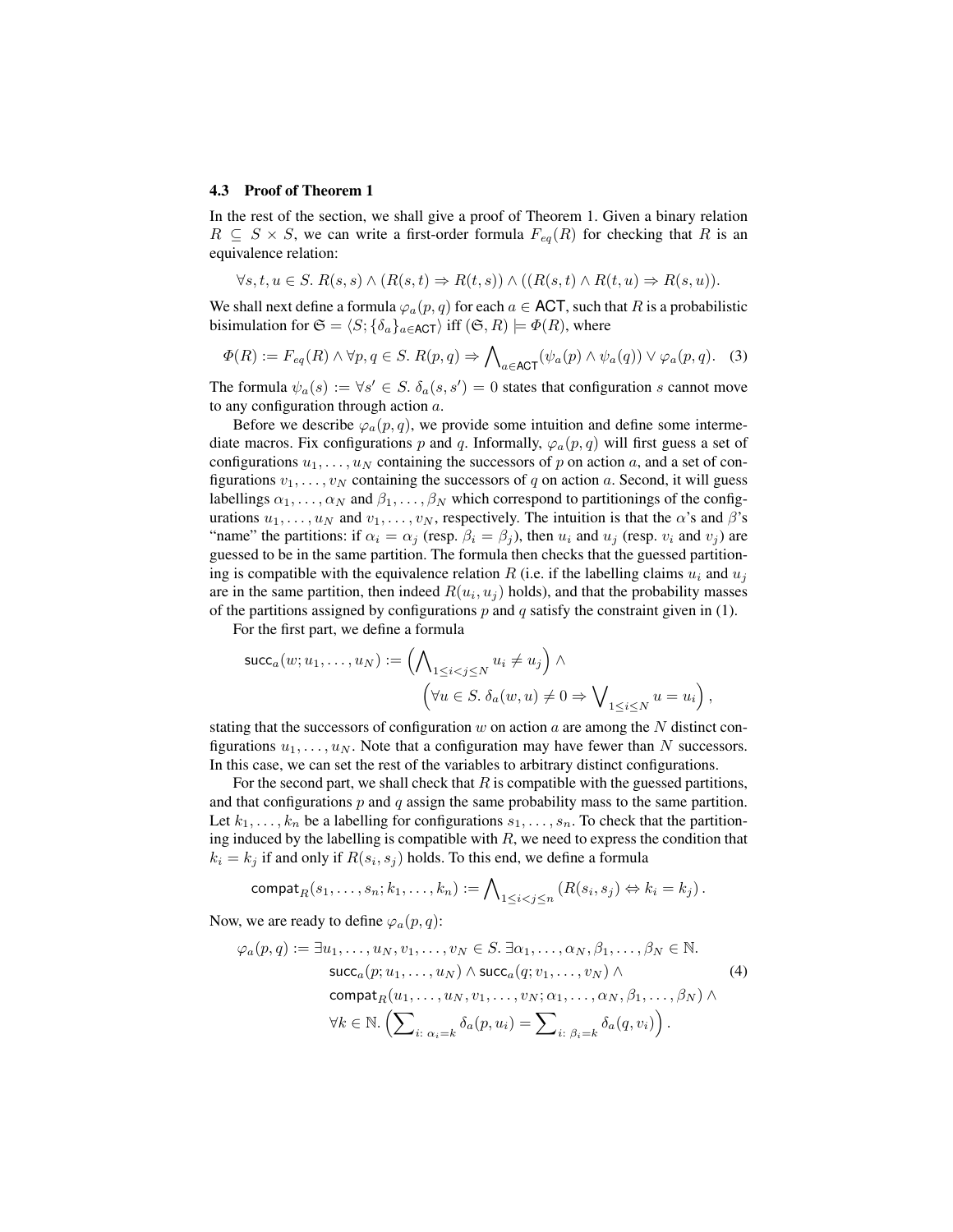With this definition,  $\varphi_a(p,q)$  holds if and only if  $p \stackrel{\rho}{\longrightarrow}_a S' \Leftrightarrow q \stackrel{\rho}{\longrightarrow}_a S'$  holds for any  $\rho \geq 0$  and equivalence class  $S' \in S/R$ .

*Example 3.* Consider the PTS from Example 2. The configurations  $pXZ$  and  $rX$  are probabilistic bisimilar. This can be seen using a probabilistic bisimulation relation with equivalence classes  $\{pX^kZ\} \cup \{rw : w \in \{X, X'\}^k\}$  for all  $k \geq 0$  and  $\{qX^{k+1}Z\} \cup$  ${rYw : w \in \{X, X'\}^k\}$  for all  $k \geq 1$ . The probabilistic bisimulation relation is definable as the symmetric closure of a regular relation R, where  $(w_1, w_2) \in R$  iff

$$
(w_1 = w_2) \vee
$$
  
\n
$$
(w_1 \in pX^*Z \wedge w_2 \in r(X + X')^* \perp \wedge |w_1| = |w_2|) \vee
$$
  
\n
$$
(w_1 \in r(X + X')^* \wedge w_2 \in r(X + X')^* \wedge |w_1| = |w_2|) \vee
$$
  
\n
$$
(w_1 \in qX^*Z \wedge w_2 \in rY(X + X')^* \perp \wedge |w_1| = |w_2|) \vee
$$
  
\n
$$
(w_1 \in rY(X + X')^* \wedge w_2 \in rY(X + X')^* \wedge |w_1| = |w_2|).
$$

For this example, the formula (3) simplifies to  $F_{eq}(R) \wedge \forall s, t \in S$ .  $\varphi_a(p,q)$  for the unique action a. This formula defines a condition that checks the bisimulation relation for all states symbolically. To see the formula in action, fix configurations  $pXZ$  and  $rX$  which are probabilistic bisimilar. In the PTS,  $pXZ$  has two successors,  $qXXZ$ and  $pZ$ , each with probability 0.5, and  $rX$  has three successors,  $rYX$  with probability 0.3, rY X' with probability 0.2, and r with probability 0.5. In the formula for  $\varphi_a(p,q)$ , we can set the successors  $u_i$  of  $pXZ$  and the successors  $v_j$  of  $rX$  as above (the third "successor"  $u_3$  is set to an arbitrary configuration not reachable from  $pXZ$ ), and set  $\alpha_1 = 1, \alpha_2 = 2, \beta_1 = \beta_2 = 1, \text{ and } \beta_3 = 2, \text{ corresponding to the equivalence classes}$ of the bisimulation relation. One can check that the probability masses to these classes are the same.

We remark that the first-order theory of  $\mathfrak U$  is sufficient to encode any probabilistic pushdown automaton, not just this example.  $\Box$ 

We proceed to show that if R and  $\delta_a$  are first-order definable over  $\mathfrak U$  then so are  $\psi_a$ and  $\varphi_a$ . Suppose that  $\delta_a$  is encoded using the ternary relation  $\delta_a(x, y, z)$ , as stated in the previous section. (We shall re-use the symbol  $\delta$  here to avoid a clash of names.)

We define  $\psi_a(s) := \forall s' \in S$ .  $\forall z \in \mathbb{N}$ .  $\delta_a(s, s', z) \Leftrightarrow z = 0$ . To define  $\varphi_a$ , the key is to express the sum of transition probabilities in the logic. We use the fact that addition of integers in binary encoding is regular (see e.g. [9]), and write a formula that performs iterated addition. Formally, for each  $a \in$  ACT we define a formula  $\chi_a$  such that

$$
\chi_a(u; u_1,\ldots,u_N;\alpha_1,\ldots,\alpha_N;k;z) :=
$$
  

$$
\exists z_1,\ldots,z_{N+1} \in \mathbb{N}. \ z_1 = 0 \land z_{N+1} = z \land \bigwedge_{1 \leq i \leq N} \chi'_a(u,u_i,\alpha_i,k,z_i,z_{i+1}),
$$

where

$$
\chi'_a(u,u',\kappa,k,x,y):=(\kappa=k \land \exists z. \; \delta_a(u,u',z) \land y=x+z) \lor (\kappa \neq k \land y=x)
$$

performs a single addition—we use the fact that addition " $y = x + z$ " in binary is encodable as a regular relation—and  $z_1, \ldots, z_{N+1}$  store the intermediate sums. Hence,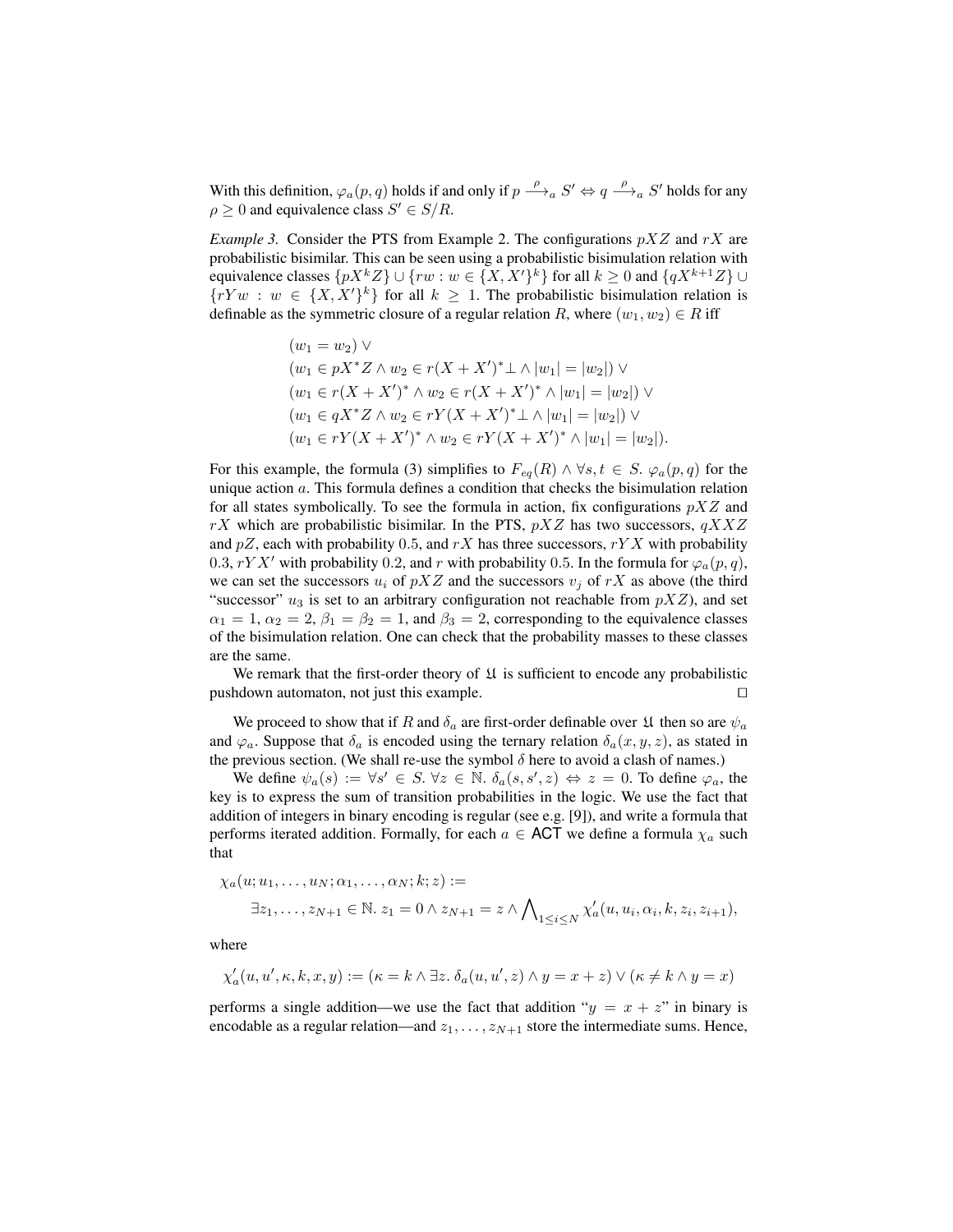given  $k \in \mathbb{N}, u_1, \dots, u_N, v_1, \dots, v_N \in S$ , and  $\alpha_1, \dots, \alpha_N, \beta_1, \dots, \beta_N \in \mathbb{N}$ ,

$$
\sum_{i: \alpha_i = k} \delta_a(p, u_i) = \sum_{i: \beta_i = k} \delta_a(q, v_i)
$$

if and only if

 $\exists z \in \mathbb{N}. \chi_a(p; u_1, \ldots, u_N; \alpha_1, \ldots, \alpha_N; k; z) \wedge \chi_a(q; v_1, \ldots, v_N; \beta_1, \ldots, \beta_N; k; z).$ 

It follows that  $\varphi_a(p,q)$  defined in (4) can be encoded in the first-order theory of  $\mathfrak U$ . This concludes our proof of Theorem 1.

*Remark.* Note that it is decidable to check whether a given presentation of a regular PTS is valid. To see this, suppose that a set  $\Delta := {\delta_a(x, y, z)}_{a \in A \subset \Gamma}$  of formulae is claimed to encode the probabilistic transition functions of a PTS with a branching bound N. Fix a formula  $\delta_a \in \Delta$ . First, we need to check that for all  $x \in S$ , there are at most N distinct y's such that  $\delta_a(x, y, z)$  satisfies  $z \neq 0$ . Second, we need to check that  $[\![\delta_a]\!]$  is a function, i.e.,  $\forall x, y$ .  $\exists ! z. \delta_a(x, y, z)$ , where  $\exists ! z. \varphi(\bar{x}, z)$  is a shorthand for the formula asserting there exists precisely one z such that  $\varphi(\bar{x}, z)$  is true. Third, we need to check that  $[\![\delta_a]\!]$  encodes a mapping  $S \to \{\overline{0}\} \cup \mathcal{D}_S$ . The first two requirements are easily seen to be expressible as a first-order formula and hence is algorithmic over  $\mathfrak U$ . The third requirement amounts to checking the assertion that there exists  $w_a \in \mathbb{N}$  satisfying

$$
\forall x \in S. \ (\forall y \in S. \ \forall z \in \mathbb{N}. \ \delta_a(x, y, z) \Leftrightarrow z = 0) \ \lor \ \ (\exists y_1, \dots, y_N \in S. \ \exists z_1, \dots, z_N \in \mathbb{N}. \ \operatorname{succ}_a(x; y_1, \dots, y_N) \land \bigwedge_{1 \leq i \leq N} \delta_a(x, y_i, z_i) \land \sum_{1 \leq i \leq N} z_i = w_a),
$$

which is a first-order formula and is algorithmic over  $\mathfrak U$  by the fact that summation of a fixed number of weights is regular (as shown earlier in this section). Finally, since all of the  $w_a$ 's are expected to be the same common multiple of the denominators of the transition probabilities, we need to check that there is  $w \in \mathbb{N}$  such that  $w_a = w$  for all  $a \in$  ACT. This is again algorithmic as we can pinpoint the exact value of each  $w_a$  by enumeration.

# 5 Application to Anonymity Verification

In this section, we show how to verify the anonymity property of cryptographic protocols via computation of probabilistic bisimulations. We shall first formalize the connection between the concepts of anonymity and probabilistic bisimulation. We then introduce a verification framework and apply it to verify the anonymity property of the dining cryptographers protocol [16] and the grades protocol [29].

A *(discrete time) Markov chain* (a.k.a. *DTMC*) is a structure  $\mathfrak{M} := \langle S; \delta; L \rangle$  where S is a set of configurations,  $\delta : S \to \mathcal{D}_S$  is a family of probability distributions, and  $L : S \to$  ACT is a labelling of the states. We shall use  $\delta(s, s')$  to denote  $\delta(s)(s')$ , the transition probability from s to s'. A sequence  $s_0 \dots s_n \in S^*$  is called a *path* of  $\mathfrak{M}$  if  $\delta(s_i, s_{i+1}) > 0$  for  $i \in \{0, \ldots, n-1\}$ . The probability distribution induced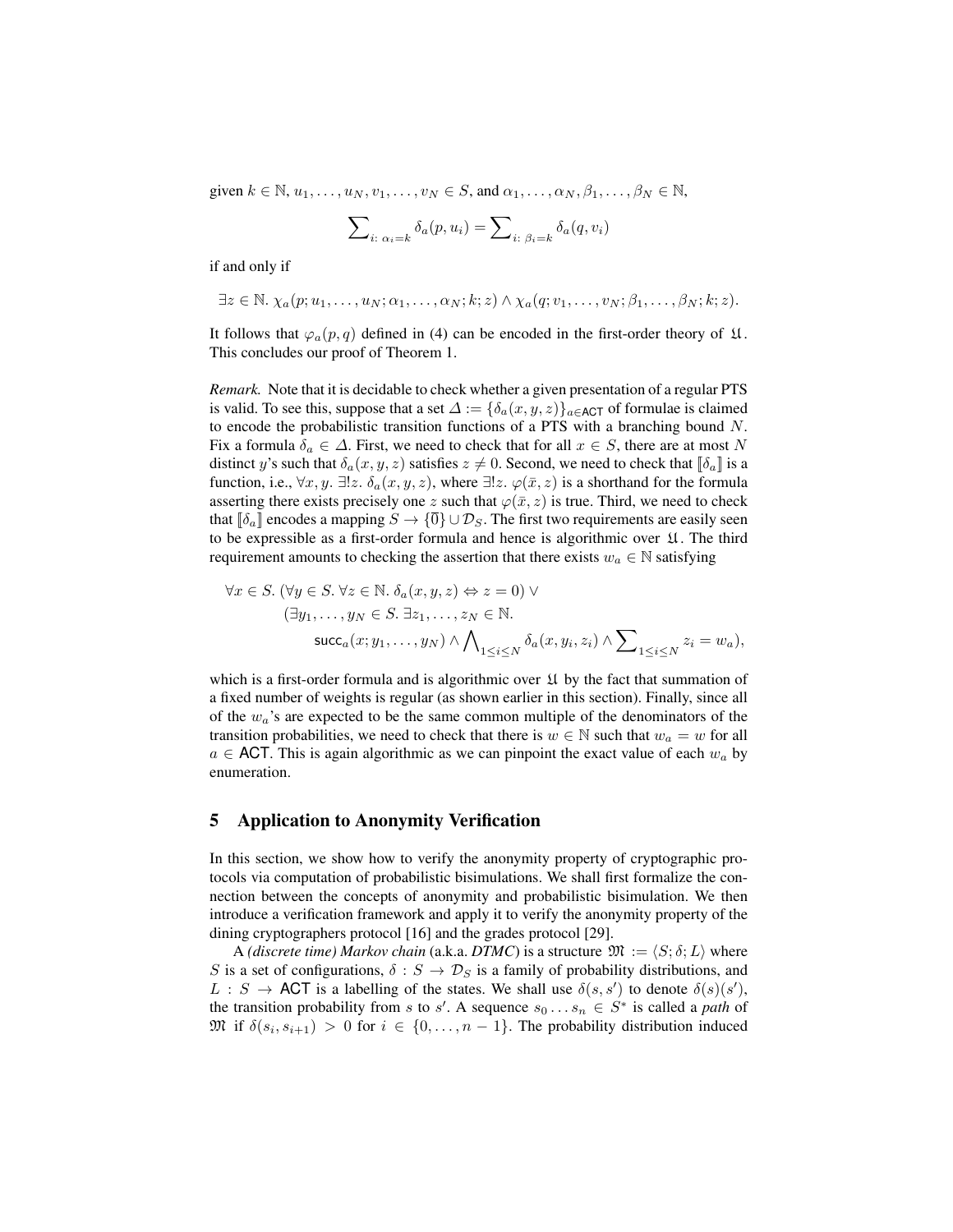by the paths in a DTMC can be defined using a standard cylinder construction (see e.g. [33]) as follows. Given a finite path  $\pi := s_0 \cdots s_n \in S^*$ , we set  $Run_{\pi}$  to be a *basic cylinder*, which is the set of all finite/infinite paths with  $\pi$  as a prefix. We associate this cylinder with probability  $Pr^{s_0}(Run_\pi) = \prod_{i=0}^{n-1} \delta(s_i, s_{i+1})$ . This gives rise to a unique probability measure for the  $\sigma$ -algebra over the set of all paths from  $s_0$ .

Given a PTS  $\mathfrak{S} := \langle S; \{\delta_a\}_{a \in \text{ACT}}\rangle$ , an *adversary*  $f : S^* \to \text{ACT}$  resolves the non-determinacy of G and induces a DTMC  $\mathfrak{S}_f := \langle S', \delta', L' \rangle$ . Here  $S' := S^* \cup \{\$\}$ contains all finite paths of G plus a "sink state"  $\frac{1}{2}$  such that  $\delta'(\pi) := I_{\frac{1}{2}}^2$  if and only if either  $\pi = \$$ , or  $\delta_{f(\pi)}$  is the zero function. We define  $\delta'(\pi) := \delta_{f(\pi)}$  otherwise. The labelling of  $\mathfrak{S}_f$  is defined as  $L'(\mathfrak{F}) := \perp$  and  $L'(\pi) := f(\pi)$  for  $\pi \in S^*$ .

Given a DTMC  $\langle S; \delta; L \rangle$ , the *trace* of a path  $\pi := s_0 \cdots s_n \in S^*$  is defined as  $\tau(\pi) := L(s_0) \cdots L(s_n)$ . A *trace event*  $\mathcal T$  is a set of finite traces; the probability of  $\mathcal T$ with respect to a configuration s is specified with  $Pr<sup>s</sup>(T) := Pr<sup>s</sup>(\bigcup \{Run_{\pi} : \tau(\pi) \in$  $\mathcal{T}, \pi$  starts from  $s$ .

Now we are ready to define the concept of anonymity. Fix  $\mathfrak{S} := \langle S; \{\delta_a\}_{a \in \mathsf{ACT}}\rangle$ and a set  $\mathcal{I} \subseteq S$  of initial configurations. We say  $\mathfrak{S}$  is *anonymous to an adversary* f if for all  $s \in \mathcal{I}$  and trace event  $\mathcal{T}$ , the value of  $\Pr^s(\mathcal{T})$  in  $\mathfrak{S}_f$  is solely determined by  $\mathcal{T}$ . Intuitively, this means that the adversary cannot obtain any information about a specific initial configuration by experimenting on the system and observing the traces.

We shall only consider external adversaries in this paper. An adversary  $f : S^* \to$ ACT is *external* if  $f(s_0 \cdots s_n) = f(s'_0 \cdots s'_n)$  when  $L(s_i) = L(s'_i)$  for  $i \in \{0, \ldots, n\}$ . That is, an external adversary takes action solely based on the trace she has observed so far. We call a PTS *anonymous* if it is anonymous to any external adversary. The following result establishes a connection between the anonymity property and probabilistic bisimulations.

**Proposition 2.** Let  $\mathfrak{S} := \langle S; \{\delta_a\}_{a \in \mathsf{ACT}}\rangle$  *be a PTS and f be an external adversary for*  $\mathfrak{S}.$  Then for all  $u, v \in S$  such that  $u \sim v$ ,  $\Pr^u(\mathcal{T}) = \Pr^v(\mathcal{T})$  holds for any trace event  $\mathcal{T}$  *in*  $\mathfrak{S}_f$ *. That is, configurations* u *and* v *induce the same trace distribution* in  $\mathfrak{S}_f$ *.* 

Based on Proposition 2, we propose a framework to verify the anonymity property of G as follows. We first specify a "reference system"  $\mathfrak{S}' := \langle S; \{\delta'_a\}_{a \in \mathsf{ACT}}\rangle$  that has the same initial configurations and actions as those of  $\mathfrak{S}$ , except that the trace distribution of  $\mathfrak{S}'_f$  is independent of specific initial configurations for any adversary f. We then try to find a bisimulation relation R between  $\mathfrak S$  and the reference system  $\mathfrak S'$  satisfying  $R \supseteq \{ (s, s') \in \mathcal{I} \times \mathcal{I}' : s = s' \}.$  When such a relation R is found, we can conclude that the trace distribution of  $\mathfrak{S}_f$  is also independent of the initial configurations for any adversary  $f$ , and hence prove the anonymity property of  $\mathfrak{S}$ .

The dining cryptographers protocol. Dining cryptographers protocol [16] is a multiparty computation algorithm aiming to securely compute the XOR of the secret bits held by the participants. More precisely, consider a ring of  $n \geq 3$  participants  $p_0, \ldots, p_{n-1}$ such that each participant  $p_i$  holds a secret bit  $x_i$ . To compute  $x_0 \oplus \cdots \oplus x_{n-1}$  without revealing information about the values of  $x_0, \ldots, x_{n-1}$ , the participants carry out a

<sup>&</sup>lt;sup>2</sup> Recall that  $I_s$  denotes the point distribution at s, namely  $I_s(s) = 1$ .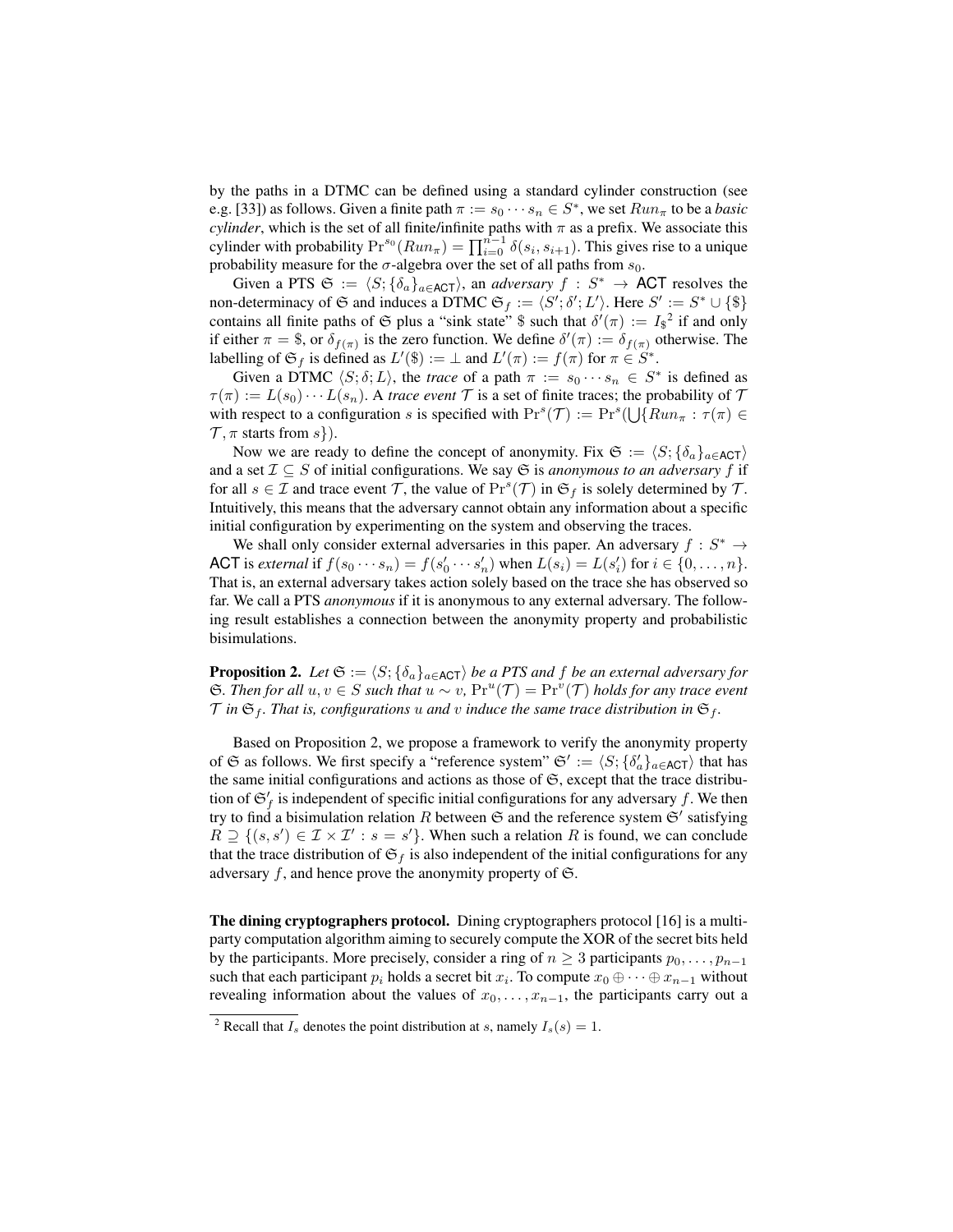two-stage computation as follows: i) Each two adjacent participants  $p_i$ ,  $p_{i+1}$  compute a random bit  $b_i$  that is accessible only to them; ii) Each participant  $p_i$  announces the value  $a_i := x_i \oplus b_i \oplus b_{i-1}^3$  to the other participants. Hence, every participant  $p_i$  can observe the values of  $x_i, b_i, b_{i-1}$  and  $a_0, \ldots, a_{n-1}$ . It turns out that  $a_0 \oplus \cdots \oplus a_{n-1} =$  $x_0 \oplus \cdots \oplus x_{n-1}$ , so all participants are able to compute the XOR of the secret bits after executing the protocol. Furthermore, the anonymity property of the protocol assures that any individual participant  $p_i$  cannot infer the values of the other secret bits from the information she has observed during the execution of the protocol.

We model the protocol as a length-preserving regular PTS. The configurations of a ring of  $n$  participants are encoded as words of size  $n$ . The initial configurations are words  $w \in \{0,1\}^*$  such that  $w[i]$  represents  $x_i$  for  $i \in \{0,\ldots, |w|-1\}$ . The transition relation consists of six transitions: observer non-deterministically tossing head (via action head), observer non-deterministically tossing tail (via action tail), non-observer tossing head with probability 0.5 (via action toss), non-observer tossing tail with probability 0.5 (via action toss), participant announcing zero (via action zero), and participant announcing one (via action one). The outcomes of the tosses by the observer are visible (i.e. as actions head and tail), while the outcomes of the tosses by the other participants are hidden (i.e. as action toss). Each maximal trace from an initial configuration of size n consists of n successive tossing actions, followed by n successive announcing actions. Starting from an initial configuration w and for  $i \in \{0, \ldots, n-1\}$ , the *i*-th toss action updates the value of w[j] to w[j]  $\oplus b_i$  for  $j \in \{i, i+1\}$ , where  $b_i = 1$  if a head is tossed and  $b_i = 0$  otherwise. Any configuration v reached after n tosses would satisfy  $v[i] = x_i \oplus b_i \oplus b_{i-1}$  for  $i \in \{0, \ldots, n-1\}$ . The PTS then "prints out" the configuration by going through *n* announcement transitions via actions  $a_0, \ldots, a_{n-1}$ , such that  $a_i$  is one if  $v[i] = 1$  and  $a_i$  is zero if  $v[i] = 0$ .

We consider the case where the first participant of the protocol is the observer. The maximal traces of the PTS in this case are in form of  $t \cdot t'$ , where  $|t| = |t'|$ ,  $t \in$ {head, tail} toss\* {head, tail}, and  $t' \in \{$  zero, one}\*. For example, head toss tail one zero zero is a maximal trace starting from initial configuration 010. To prove anonymity, we define a reference system such that the initial configurations and the actions are the same as those of the original PTS, except that the announcements  $a_0, \ldots, a_{n-1}$ encoded in the maximal traces from an initial configuration  $w$  are uniformly distributed over  $\{(a_0, \ldots, a_{n-1}) : a_0 \oplus \cdots \oplus a_{n-1} = w[0] \oplus \cdots \oplus w[n-1], a_0 = w[0] \oplus \cdots$  $b_0 \oplus b_{n-1}$ .<sup>4</sup> In this way, the distribution of the announcements is independent of the initial configuration once the values of  $x_0 \oplus \cdots \oplus x_{n-1}$ ,  $x_0$ ,  $b_0$ , and  $b_{n-1}$  (i.e. the information revealed to the first participant) are fixed. We then compute a probabilistic bisimulation between the original system and the reference system, establishing the anonymity property that the first participant cannot infer the secret bits of the other participants from the information she observes.

 $3$  All arithmetical operations on the subscripts are performed modulo  $n$  to take the ring structure into account.

<sup>&</sup>lt;sup>4</sup> Such a distribution can be obtained by i) choose  $a_1, \ldots, a_{n-2} \in \{0, 1\}$  uniformly at random; ii) set  $a_0 = w[0] \oplus b_0 \oplus b_{n-1}$ ; iii) set  $a_{n-1} = a_0 \oplus \cdots \oplus a_{n-2} \oplus w[0] \oplus \cdots \oplus w[n-1]$ .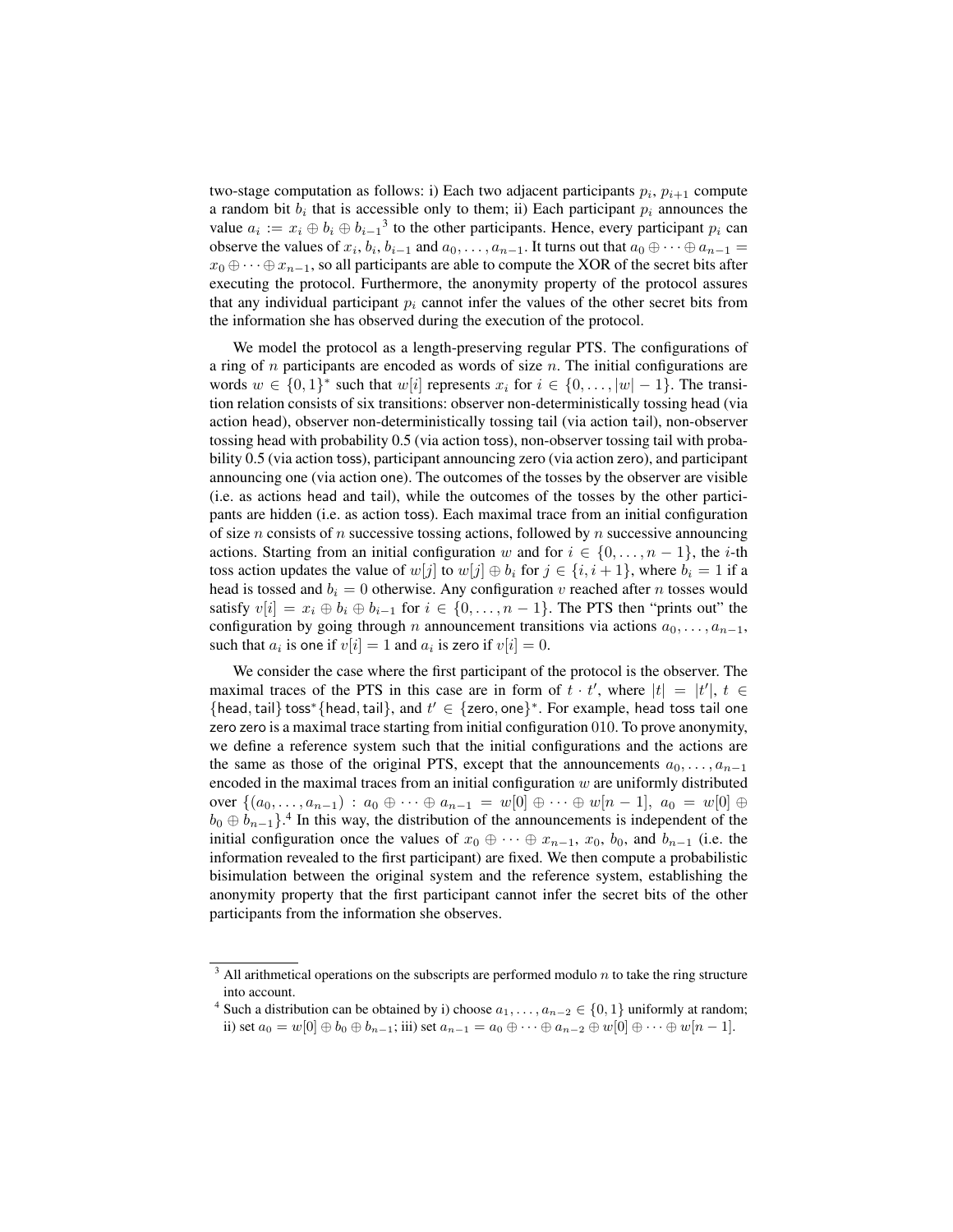*A generalized dining cryptographers protocol.* We have also considered a generalized dining cryptographers protocol where the secret messages  $x_0, \ldots, x_{n-1}$  of the n participants are bit-vectors of the same size. Note that the set of the initial configurations is not regular when the size of the secret messages is parameterized. To construct a regular model, we allow a configuration to encode secret messages of different sizes, and devise the transition system such that an initial configuration  $w$  can finish the protocol (i.e. can have a trace containing all of the announcements  $a_0, \ldots, a_{n-1}$ ) if and only if the messages encoded in  $w$  have same size. The resulting PTS is a regular system; it over-approximates the PTS of the generalized dining cryptographers protocol in the sense that the anonymity property of the former implies that of the latter.

The grades protocol. The grades protocol [29] is a multi-party computation algorithm aiming to securely compute the sum of the secrets held by the participants. The setting of the protocol is pretty similar to that of the dining cryptographers: given  $n \geq 3$  and  $g \ge 2$ , we have a ring of n participants  $p_0, \ldots, p_{n-1}$  where each participant  $p_i$  holds a secret  $x_i \in \{0, \ldots, g-1\}$ . Note that both g and n are parameterized in this protocol. The goal of the participants is to compute the sum  $x_0 + \cdots + x_{n-1}$  without revealing information about the individual secrets. Define  $M := (q - 1) \cdot n + 1$ . The protocol consists of two steps: i) Each two adjacent participants  $p_i$ ,  $p_{i+1}$  compute a random number  $y_i \in \{0, ..., M-1\}$ ; ii) Each participant  $p_i$  announces  $a_i := (x_i + y_i$  $y_{i-1}$ ) mod M to the other participants. After executing the protocol, the participants compute  $a := a_0 + \cdots + a_{n-1} \mod M$ . Because of the ring structure, the  $y_i$ 's will be cancelled out in the sum. Thus the value of  $a$  will equal to the sum of all secrets. The anonymity property of the protocol asserts that no participant can infer the secrets held by the other participants from the information she has observed.

We consider a variant of the grades protocol where  $M$  can be any power of two greater than  $(g - 1) \cdot n$ . Observe that the same anonymity and correctness property of the original protocol also holds for this variant. To verify the anonymity property, we model an over-approximation of the protocol where the secrets are allowed to range over  $\{0, \ldots, M-1\}$ . This model is similar to the one we have constructed for the generalized dining cryptographers protocol except that, e.g., the XOR operations are now replaced with bitwise additions and negations. A reference system is specified such that the announcements  $a_1, \ldots, a_{n-1}$  observed by the first participant  $p_0$  are uniformly distributed over the values satisfying  $a_0 + \cdots + a_{n-1} \mod M = x_0 + \cdots + x_{n-1} \mod M$ . By computing a probabilistic bisimulation between the original system and the reference system, we establish the anonymity property that the grades protocol is anonymous whenever M is chosen as a power of two with  $M \ge (g-1) \cdot n + 1$ .

# 6 Learning Probabilistic Bisimulations

We propose an automata learning method to automatically compute regular probabilistic bisimulations R, focusing on the case of *length-preserving* PTSs, which covers all examples given in the previous section. The approach uses active automata learning, for instance Angluin's  $L^*$  method [5] or refinements of it, to compute R.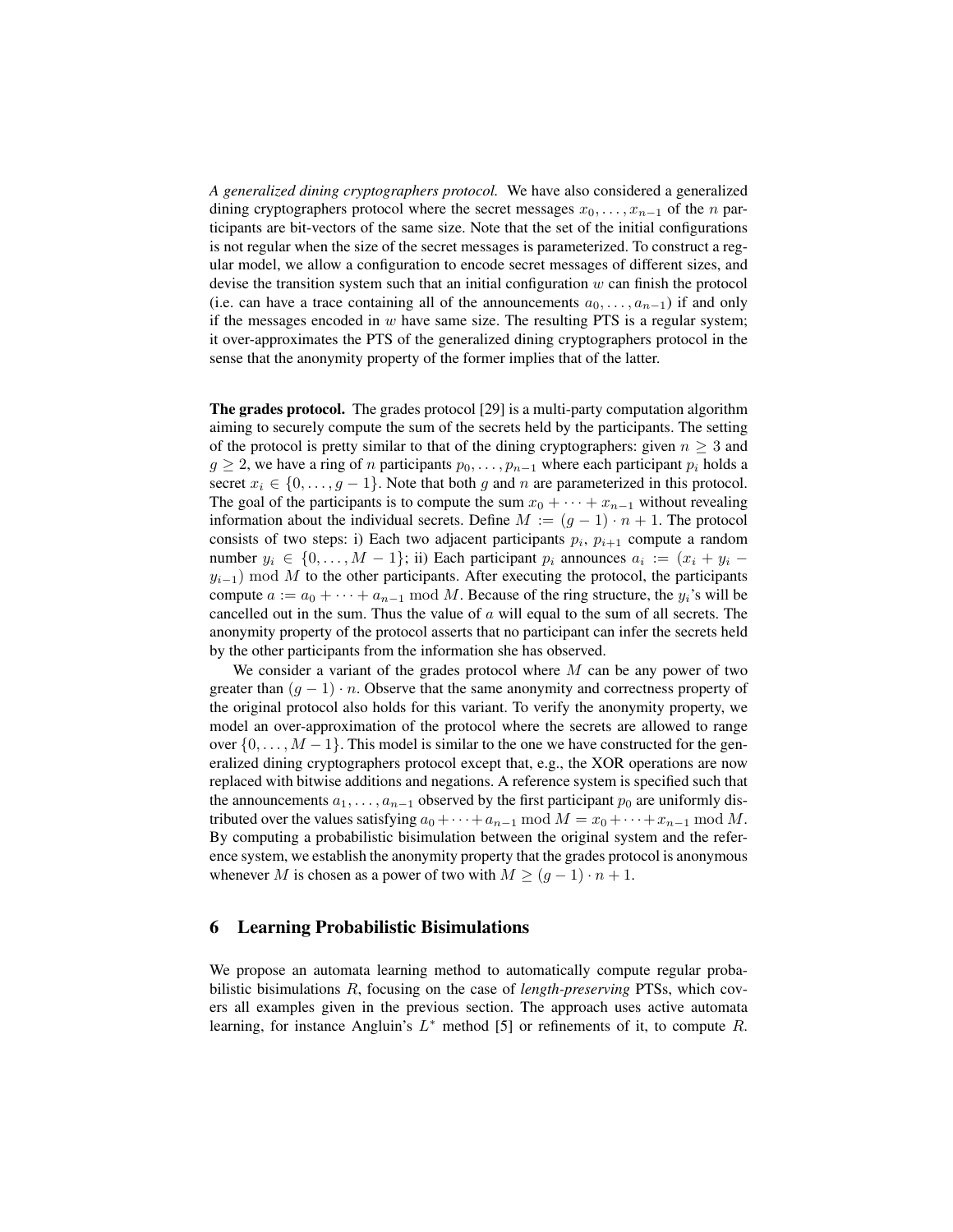Algorithm 1: Equivalence check for  $L^*$ 

**Input:** Candidate automaton H over  $\Sigma \times \Sigma$ , PTS  $\mathfrak{S}$ , and regular relation  $E \subseteq (\Sigma \times \Sigma)^*$ . **Result:**  $NoSolution(v, w)$  if there is no bisimulation R with  $E \subseteq R$ ;  $PositiveCEX(v, w)$  if H should accept  $(v, w)$ , but does not;  $NegativeCEX(v, w)$  if H accepts  $(v, w)$ , but should not; Correct if H encodes a correct bisimulation for  $\mathfrak{S}$  and  $E \subset \mathcal{L}(\mathcal{H})$ . 1 Check whether  $E \subseteq \mathcal{L}(\mathcal{H})$ , and whether  $\mathfrak{S} \models \Phi(\mathcal{L}(\mathcal{H}))$  using the  $\Phi$  from (3); <sup>2</sup> if *there is a counterexample of minimal length* n then 3 Compute the greatest bisimulation  $\overline{R}_n$  restricted to configurations of length n; 4 **if** there is  $(v, w) \in E \setminus \overline{R}_n$  with  $|v| = |w| = n$  then  $\mathfrak{s}$  | Output *NoSolution* $(v, w)$  and abort; 6 **else if** there is  $(v, w) \in \mathcal{L}(\mathcal{H}) \setminus R_n$  with  $|v| = |w| = n$  then 7 | **return**  $NegativeCEX(v, w);$ 8 **else if** there is  $(v, w) \in \overline{R}_n \setminus \mathcal{L}(\mathcal{H})$  then return  $PositiveCEX(v, w);$ <sup>10</sup> else 11 **return** Correct;

This approach is inspired by previous work on using active automata learning for invariant inference [18, 54]. Our procedure assumes (i) as input a bounded-branching PTS  $\mathfrak{S} = \langle S; \{\delta_a\}_{a \in \mathsf{ACT}}\rangle$ , as well as a length-preserving regular relation  $E \subseteq (\Sigma \times \Sigma)^*$ supposed to be covered by  $R$ ; (ii) an effective way to check the correctness of  $R$ , i.e., a decision procedure in the sense of Theorem 1; and (iii) a procedure to compute the greatest probabilistic bisimulation  $\bar{R}_n \subseteq (\Sigma \times \Sigma)^n$  for  $\mathfrak S$  restricted to configurations of any length  $n \in \mathbb{N}$ . The last assumption can easily be satisfied for length-preserving PTSs. Indeed, such systems, restricted to configurations of length  $n$ , are finite-state, so that efficient existing methods  $[6, 17, 20, 52]$  apply. A solution R is presented as a deterministic letter-to-letter transducer, i.e., as a deterministic finite-state automaton over the alphabet  $\Sigma \times \Sigma$ .

Since  $L^*$ -style learning requires the taught language to be uniquely defined, our approach attempts to learn a representation of the greatest *length-preserving* probabilistic bisimulation relation  $\overline{R} \subseteq (\Sigma \times \Sigma)^*$ , which is the unique bisimulation relation formed by the union of all length-preserving probabilistic bisimulations of  $\mathfrak{S}$ , i.e.,  $\bar{R} = \bigcup_{n \geq 1} \bar{R}_n$ . Because  $\bar{R}$  is not in general computable, the learning process might diverge and fail to produce any probabilistic bisimulation. It can also happen that learning terminates, but yields a probabilistic bisimulation relation strictly smaller than  $R$ .

The  $L^*$  method requires a teacher that is able to answer two kinds of queries:

- **membership queries**, i.e., whether a pair  $(v, w)$  of words should be accepted by the automaton to be learned. Since our learner tries to learn the greatest bisimulation, the teacher can answer this query by checking whether the configurations  $v, w$  are bisimilar; this is done by computing the greatest bisimulation  $\overline{R}_{|v|}$  restricted to configurations of any length  $|v| = |w|$ , and checking whether or not  $(v, w) \in \overline{R}_{|v|}$ .
- equivalence queries, i.e., whether a candidate automaton  $H$  is the correct language to be learned. Such queries can essentially be answered by checking whether the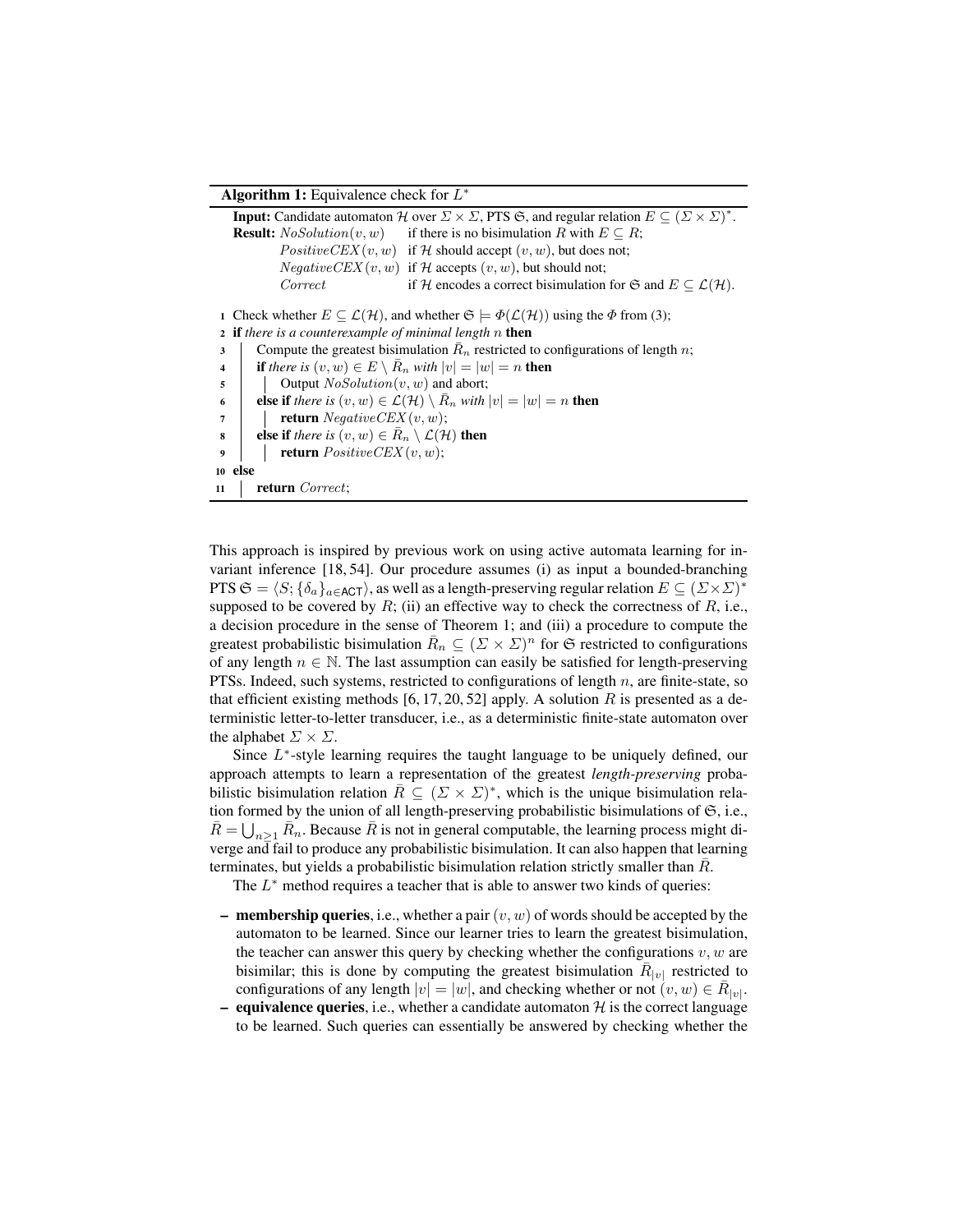language  $\mathcal{L}(\mathcal{H})$  satisfies the formula  $\Phi(R)$  from (3). The complete algorithm for answering equivalence queries is given in Algorithm 1. The algorithm first attempts to find a shortest counterexample to the proof rule. If a counterexample of length  $n$  is found, then the difference set  $\mathcal{L}(\mathcal{H}) \Delta \bar{R}_n$  must contain at least one pair of length n. Any of such pairs is a valid counterexample for automata learning since the learner tries to learn the greatest bisimulation. The teacher thus reports one such pair to be a positive or negative counterexample according to its membership in  $\overline{R}_n$ .

*Properties of the Learning Algorithm.* The learning procedure terminates when the teacher outputs *NoSolution* or returns *Correct* for an equivalence query. In the former case, the teacher explicitly provides a pair of non-bisimilar configurations in E. In the latter case, the procedure computes an automaton H such that  $E \subseteq \mathcal{L}(\mathcal{H})$  and  $\mathcal{L}(\mathcal{H})$  is a correct probabilistic bisimulation (as it satisfies the proof rule based on Theorem 1), though not necessarily the greatest one. Since all counterexamples reported by the teacher are contained in  $\mathcal{L}(\mathcal{H}) \Delta \bar{R}$ , the learning procedure is guaranteed to terminate for PTSs where the greatest probabilistic bisimulation  $R$  is regular.

*Optimization with Inductive Invariants.* There is a natural way to optimize the learning procedure by only considering a *regular* inductive invariant Inv such that Inv contains the set of reachable configurations and  $E \subseteq Inv \times Inv$ . The optimization is done by simply replacing the greatest finite-length bisimulations  $\overline{R}_i$  in Algorithm 1, and when answering membership queries, with the greatest bisimulation  $\overline{R}_i^{\overline{I}} = \overline{R}_i \cap Inv$  on the inductive invariant. Since  $\bar{R}_i^I$  can be a lot smaller than  $\bar{R}_i$ , this can lead to significant speed-ups. Note that a bisimulation  $R'$  on Inv can be extended to a bisimulation R on all configurations by setting  $R = R' \cup \{(v, v) : v \notin Inv\}$ . The inductive invariant Inv may be manually specified, or automatically generated using techniques like in [18, 54].

*Experimental Results and Conclusion.* We have implemented a prototype in Scala to test our learning method. Given a PTS specified over  $\mathfrak{U}$ , our tool first translates it to WS1S formulas and obtains finite automata for these formulas using the Mona tool [30]. Our prototype then applies the  $L^*$  learning procedure as described in this section, including the optimization to consider only the configurations of valid format. When answering an equivalence query, our tool invokes Mona to verify candidate automata and obtain counterexamples (line 1-2 of Algorithm 1). We use the prototype tool to prove the anonymity property of the three protocols described in Section 5. The proofs generated by our tool are finite-state automata encoding the desired probabilistic bisimulation relations. The experimental results are summarized in Table 1.

### References

- 1. P. A. Abdulla, N. B. Henda, and R. Mayr. Decisive markov chains. *Logical Methods in Computer Science*, 3(4), 2007.
- 2. P. A. Abdulla, B. Jonsson, M. Nilsson, J. d'Orso, and M. Saksena. Regular model checking for LTL(MSO). *STTT*, 14(2):223–241, 2012.
- 3. P. A. Abdulla, B. Jonsson, M. Nilsson, and M. Saksena. A survey of regular model checking. In *CONCUR*, pages 35–48, 2004.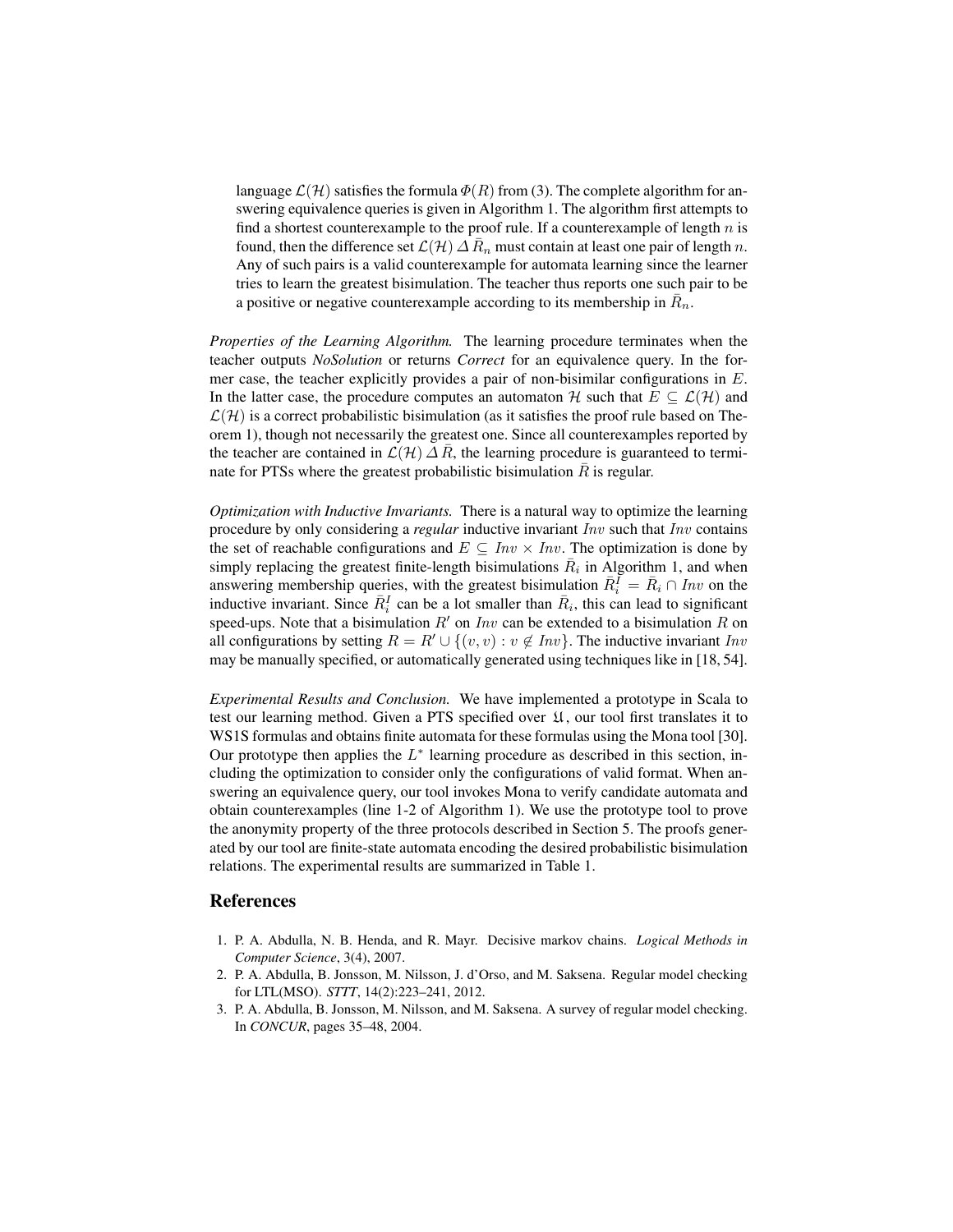| Case study                        | $  #states #trans  $ mona bisim total |      |    |     |     |
|-----------------------------------|---------------------------------------|------|----|-----|-----|
| Dining Cryptographers, single-bit | 13                                    | 832  | 2s | 2s  | 6s  |
| Dining Cryptographers, multi-bit  | 16                                    | 1024 | 3s | 24s | 28s |
| The grades protocol               | 25                                    | 1600 | 5s | 28s |     |

Table 1. Experimental results. For each case study, we list the size of the final proof produced by our tool, the time taken by Mona to verify the candidate automata, the time taken by our tool to compute the fixed-length bisimulations, and the total computation time of the learning procedure. Experiments are run on a Windows laptop with 2.4GHz Intel i5 processor and 2GB memory limit.

- 4. W. Ahrendt, B. Beckert, R. Bubel, R. Hahnle, P. H. Schmitt, and M. Ulbrich, editors. ¨ *Deductive Software Verification - The KeY Book - From Theory to Practice*, volume 10001 of *Lecture Notes in Computer Science*. Springer, 2016.
- 5. D. Angluin. Learning regular sets from queries and counterexamples. *Inf. Comput.*, 75(2):87–106, Nov. 1987.
- 6. C. Baier. Polynomial time algorithms for testing probabilistic bisimulation and simulation. In *Computer Aided Verification, 8th International Conference, CAV '96, New Brunswick, NJ, USA, July 31 - August 3, 1996, Proceedings*, pages 50–61, 1996.
- 7. C. Baier and J.-P. Katoen. *Principles of Model Checking*. MIT Press, 2008.
- 8. M. Benedikt, L. Libkin, T. Schwentick, and L. Segoufin. Definable relations and first-order query languages over strings. *J. ACM*, 50(5):694–751, 2003.
- 9. A. Blumensath. Automatic Structures. Diploma thesis, RWTH-Aachen, 1999.
- 10. A. Blumensath and E. Grädel. Finite presentations of infinite structures: Automata and interpretations. *Theory Comput. Syst.*, 37(6):641–674, 2004.
- 11. B. Boigelot, A. Legay, and P. Wolper. Iterating transducers in the large (extended abstract). In *CAV*, pages 223–235, 2003.
- 12. F. Bonchi and D. Pous. Checking NFA equivalence with bisimulations up to congruence. In *The 40th Annual ACM SIGPLAN-SIGACT Symposium on Principles of Programming Languages, POPL '13, Rome, Italy - January 23 - 25, 2013*, pages 457–468, 2013.
- 13. A. Bouajjani, B. Jonsson, M. Nilsson, and T. Touili. Regular model checking. In *Computer Aided Verification, 12th International Conference, CAV 2000, Chicago, IL, USA, July 15-19, 2000, Proceedings*, pages 403–418, 2000.
- 14. A. R. Bradley and Z. Manna. *The Calculus of Computation: Decision Procedures with Applications to Verification*. Springer, 1998.
- 15. K. Chatzikokolakis, G. Norman, and D. Parker. Bisimulation for demonic schedulers. In *Foundations of Software Science and Computational Structures, 12th International Conference, FOSSACS 2009, Held as Part of the Joint European Conferences on Theory and Practice of Software, ETAPS 2009, York, UK, March 22-29, 2009. Proceedings*, pages 318–332, 2009.
- 16. D. Chaum. The dining cryptographers problem: Unconditional sender and recipient untraceability. *Journal of cryptology*, 1(1):65–75, 1988.
- 17. D. Chen, F. van Breugel, and J. Worrell. On the complexity of computing probabilistic bisimilarity. In *Foundations of Software Science and Computational Structures - 15th International Conference, FOSSACS 2012, Held as Part of the European Joint Conferences on Theory and Practice of Software, ETAPS 2012, Tallinn, Estonia, March 24 - April 1, 2012. Proceedings*, pages 437–451, 2012.
- 18. Y. Chen, C. Hong, A. W. Lin, and P. Rümmer. Learning to prove safety over parameterised concurrent systems. In *2017 Formal Methods in Computer Aided Design, FMCAD 2017, Vienna, Austria, October 2-6, 2017*, pages 76–83, 2017.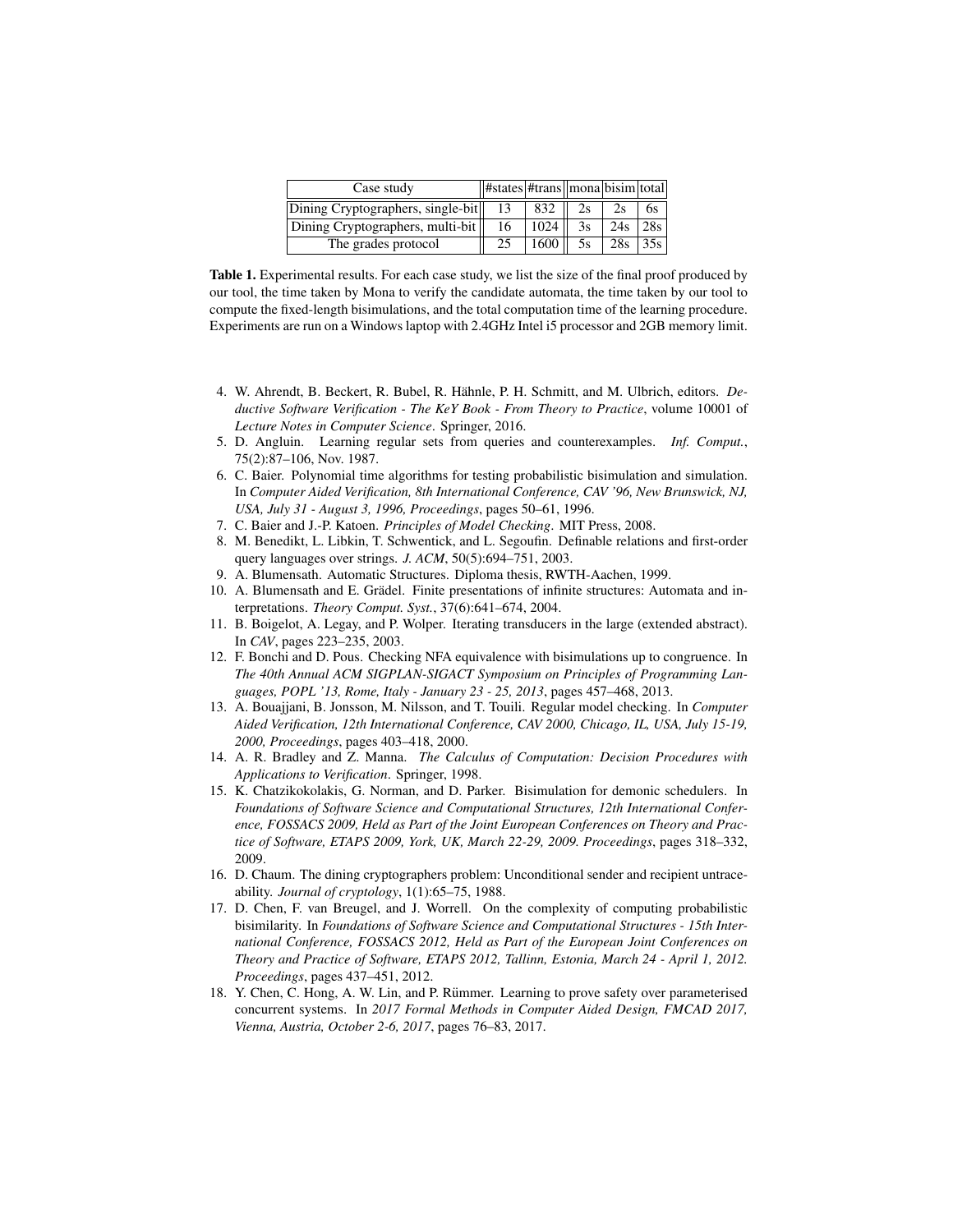- 19. T. Colcombet and C. Löding. Transforming structures by set interpretations. *Logical Methods in Computer Science*, 3(2), 2007.
- 20. S. Derisavi, H. Hermanns, and W. H. Sanders. Optimal state-space lumping in markov chains. *Inf. Process. Lett.*, 87(6):309–315, 2003.
- 21. J. Esparza and K. Etessami. Verifying probabilistic procedural programs. In *FSTTCS 2004: Foundations of Software Technology and Theoretical Computer Science, 24th International Conference, Chennai, India, December 16-18, 2004, Proceedings*, pages 16–31, 2004.
- 22. R. Fagin, J. Y. Halpern, Y. Moses, and M. Y. Vardi. *Reasoning About Knowledge*. MIT Press, Cambridge, MA, USA, 2003.
- 23. T. Fiedor, L. Holík, P. Janků, O. Lengál, and T. Vojnar. Lazy automata techniques for WS1S. In *TACAS'17*, volume 10205 of *LNCS*, pages 407–425. Springer, 2017.
- 24. C. Flanagan, K. Leino, M. Lillibridge, G. Nelson, J. B. Saxe, and R. Stata. Extended static checking for Java. In *PLDI 02: Programming Language Design and Implementation*, pages 234–245. ACM, 2002.
- 25. V. Forejt, P. Jancar, S. Kiefer, and J. Worrell. Bisimilarity of probabilistic pushdown automata. In *IARCS Annual Conference on Foundations of Software Technology and Theoretical Computer Science, FSTTCS 2012, December 15-17, 2012, Hyderabad, India*, pages 448–460, 2012.
- 26. P. Garg, D. Neider, P. Madhusudan, and D. Roth. Learning invariants using decision trees and implication counterexamples. In *Proceedings of the 43rd Annual ACM SIGPLAN-SIGACT Symposium on Principles of Programming Languages, POPL 2016, St. Petersburg, FL, USA, January 20 - 22, 2016*, pages 499–512, 2016.
- 27. P. Habermehl and T. Vojnar. Regular model checking using inference of regular languages. *Electr. Notes Theor. Comput. Sci.*, 138(3):21–36, 2005.
- 28. A. Hinton, M. Z. Kwiatkowska, G. Norman, and D. Parker. PRISM: A tool for automatic verification of probabilistic systems. In *Tools and Algorithms for the Construction and Analysis of Systems, 12th International Conference, TACAS 2006 Held as Part of the Joint European Conferences on Theory and Practice of Software, ETAPS 2006, Vienna, Austria, March 25 - April 2, 2006, Proceedings*, pages 441–444, 2006.
- 29. S. Kiefer, A. S. Murawski, J. Ouaknine, B. Wachter, and J. Worrell. APEX: an analyzer for open probabilistic programs. In *Computer Aided Verification - 24th International Conference, CAV 2012, Berkeley, CA, USA, July 7-13, 2012 Proceedings*, pages 693–698, 2012.
- 30. N. Klarlund and A. Møller. *Mona version 1.4: User manual*. BRICS, Department of Computer Science, University of Aarhus Denmark, 2001.
- 31. N. Klarlund, A. Møller, and M. I. Schwartzbach. MONA implementation secrets. *International Journal of Foundations of Computer Science*, 13(4):571–586, 2002. World Scientific Publishing Company. Earlier version in Proc. 5th International Conference on Implementation and Application of Automata (CIAA) 2000, Springer-Verlag LNCS vol. 2088.
- 32. S. Kundu, Z. Tatlock, and S. Lerner. Proving optimizations correct using parameterized program equivalence. In *Proceedings of the 30th ACM SIGPLAN Conference on Programming Language Design and Implementation*, PLDI '09, pages 327–337, New York, NY, USA, 2009. ACM.
- 33. M. Z. Kwiatkowska. Model checking for probability and time: from theory to practice. In *18th IEEE Symposium on Logic in Computer Science (LICS 2003), 22-25 June 2003, Ottawa, Canada, Proceedings*, page 351, 2003.
- 34. K. G. Larsen and A. Skou. Bisimulation through probabilistic testing. *Inf. Comput.*, 94(1):1– 28, 1991.
- 35. K. R. M. Leino. Dafny: An automatic program verifier for functional correctness. In E. M. Clarke and A. Voronkov, editors, *Logic for Programming, Artificial Intelligence, and Reasoning - 16th International Conference, LPAR-16, Dakar, Senegal, April 25-May 1, 2010,*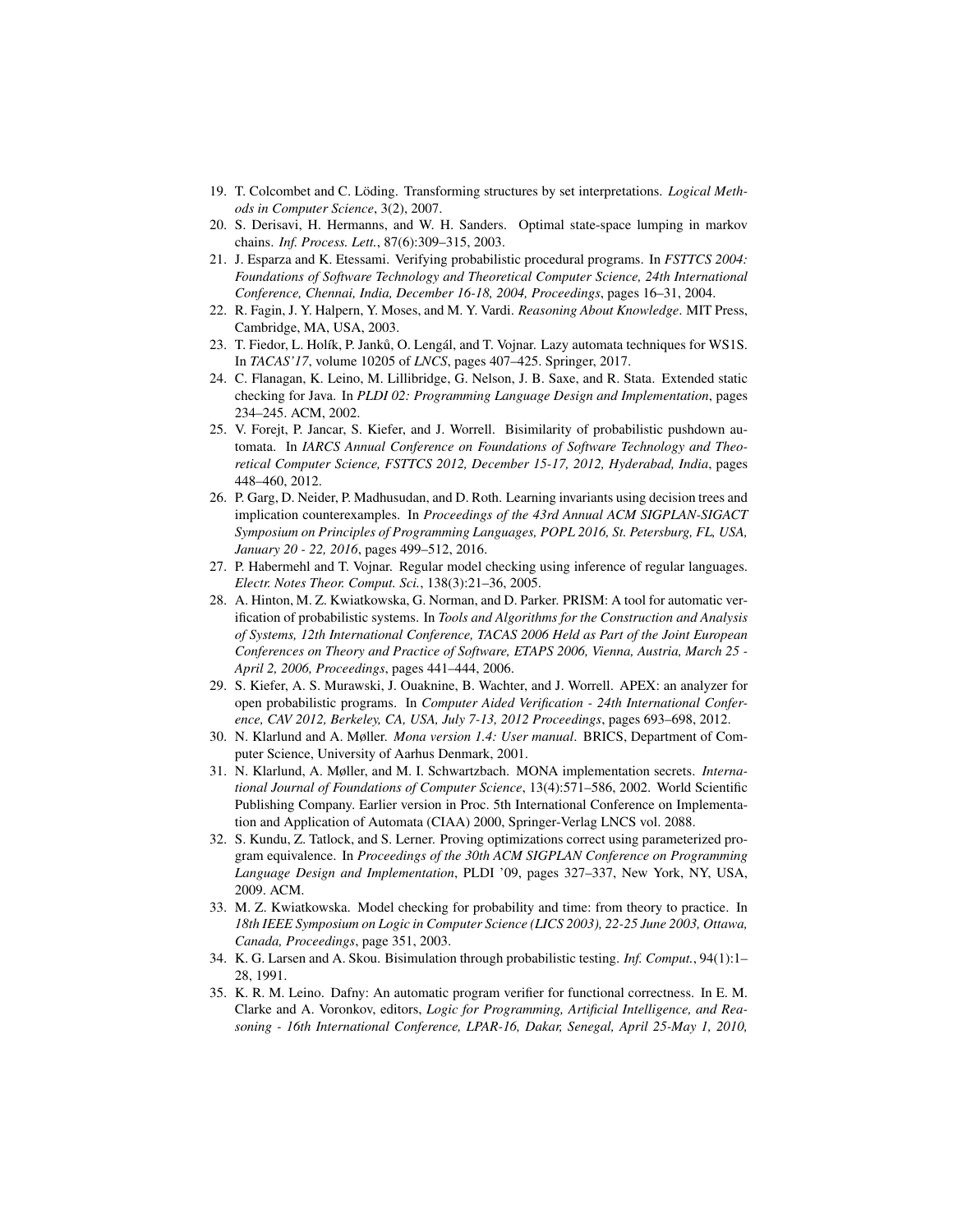*Revised Selected Papers*, volume 6355 of *Lecture Notes in Computer Science*, pages 348– 370. Springer, 2010.

- 36. O. Lengál, A. W. Lin, R. Majumdar, and P. Rümmer. Fair termination for parameterized probabilistic concurrent systems. In *TACAS*, pages 499–517, 2017.
- 37. A. W. Lin and P. Rummer. Liveness of randomised parameterised systems under arbitrary ¨ schedulers. In *CAV'16 (2)*, volume 9779 of *LNCS*, pages 112–133. Springer, 2016.
- 38. C. Löding, P. Madhusudan, and D. Neider. Abstract learning frameworks for synthesis. In *Tools and Algorithms for the Construction and Analysis of Systems - 22nd International Conference, TACAS 2016, Held as Part of the European Joint Conferences on Theory and Practice of Software, ETAPS 2016, Eindhoven, The Netherlands, April 2-8, 2016, Proceedings*, pages 167–185, 2016.
- 39. R. Milner. *Communication and Concurrency*. Prentice Hall, 1989.
- 40. D. Neider and N. Jansen. Regular model checking using solver technologies and automata learning. In *NASA Formal Methods, 5th International Symposium, NFM 2013, Moffett Field, CA, USA, May 14-16, 2013. Proceedings*, pages 16–31, 2013.
- 41. D. Neider and U. Topcu. An automaton learning approach to solving safety games over infinite graphs. In *TACAS*, pages 204–221, 2016.
- 42. M. Nilsson. *Regular Model Checking*. PhD thesis, Uppsala Universitet, 2005.
- 43. O. Padon, G. Losa, M. Sagiv, and S. Shoham. Paxos made EPR: decidable reasoning about distributed protocols. *PACMPL*, 1(OOPSLA):108:1–108:31, 2017.
- 44. O. Padon, K. L. McMillan, A. Panda, M. Sagiv, and S. Shoham. Ivy: safety verification by interactive generalization. In *Proceedings of the 37th ACM SIGPLAN Conference on Programming Language Design and Implementation, PLDI 2016, Santa Barbara, CA, USA, June 13-17, 2016*, pages 614–630, 2016.
- 45. PRISM case study: Dining Cryptographers. http://www.prismmodelchecker. org/casestudies/diningcrypt.php.
- 46. S. Rubin. *Automatic Structures*. PhD thesis, University of Auckland, New Zealand, 2004.
- 47. G. Senizergues. The bisimulation problem for equational graphs of finite out-degree. ´ *SIAM J. Comput.*, 34(5):1025–1106, 2005.
- 48. J. Srba. *Roadmap of Infinite results*, volume Vol 2: Formal Models and Semantics. World Scientific Publishing Co., 2004.
- 49. A. W. To. *Model Checking Infinite-State Systems: Generic and Specific Approaches*. PhD thesis, LFCS, School of Informatics, University of Edinburgh, 2010.
- 50. A. W. To and L. Libkin. Recurrent reachability analysis in regular model checking. In *LPAR*, pages 198–213, 2008.
- 51. A. W. To and L. Libkin. Algorithmic metatheorems for decidable LTL model checking over infinite systems. In *Foundations of Software Science and Computational Structures, 13th International Conference, FOSSACS 2010, Held as Part of the Joint European Conferences on Theory and Practice of Software, ETAPS 2010, Paphos, Cyprus, March 20-28, 2010. Proceedings*, pages 221–236, 2010.
- 52. A. Valmari and G. Franceschinis. Simple *O*(*m* log*n*) time markov chain lumping. In *Tools and Algorithms for the Construction and Analysis of Systems, 16th International Conference, TACAS 2010, Held as Part of the Joint European Conferences on Theory and Practice of Software, ETAPS 2010, Paphos, Cyprus, March 20-28, 2010. Proceedings*, pages 38–52, 2010.
- 53. A. Vardhan. *Learning To Verify Systems*. PhD thesis, Department of Computer Science, University of Illinois at Urbana-Champaign, 2006.
- 54. A. Vardhan, K. Sen, M. Viswanathan, and G. Agha. Learning to verify safety properties. In J. Davies, W. Schulte, and M. Barnett, editors, *Formal Methods and Software Engineering, 6th International Conference on Formal Engineering Methods, ICFEM 2004, Seattle,*